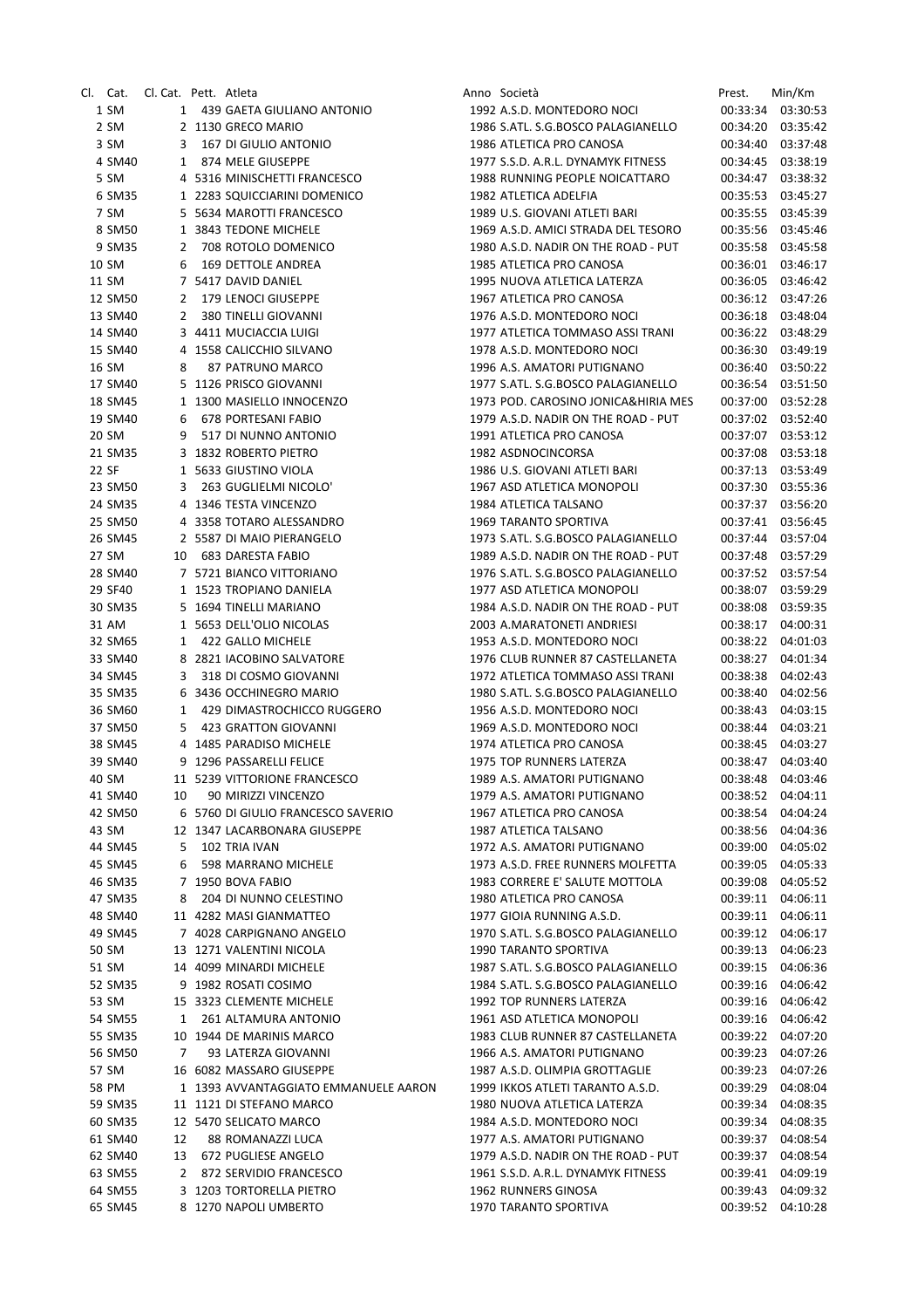|          | 66 SM50  |              | 8 330 FERRANTE NICOLA           |
|----------|----------|--------------|---------------------------------|
|          | 67 SM45  |              | 9 935 BRAICO VITTORIO           |
|          | 68 SM45  |              | 10 1617 MARANGI GRASSI GIUSEPPE |
|          | 69 SM50  |              | 9 1229 MANIGRASSI COSIMO        |
|          | 70 SM35  |              | 13 2624 SICOLO FRANCESCO        |
|          | 71 SM35  |              | 14 656 TORRES VITO ANTONIO      |
|          | 72 SM55  |              | 4 815 GAZZILLI CARLO            |
|          | 73 SM35  |              | 15 2902 L'ASSAINATO GAETANO     |
|          | 74 SM55  | - 5          | 2040 CAMPO ANGELO               |
|          | 75 SM45  | 11           | 252 COLELLI LEONARDO            |
|          | 76 SM40  | 14           | 1909 SOFIA ANTONIO              |
|          | 77 SM50  |              | 10 888 MORETTI FILOMENO         |
|          | 78 SM55  |              | 6 1801 RICCO NICOLO             |
|          | 79 SM55  |              | 7 244 IACOVAZZI FRANCESCO       |
|          | 80 SM40  |              | 15 6203 CAVALLO COSIMO          |
|          | 81 SM50  |              | 11 611 GADALETA COSMO           |
|          | 82 SM40  |              | 16 4302 LA GRASTA ROBERTO       |
|          | 83 SM45  |              | 12 5161 PICCOLI PASQUALE        |
|          | 84 SM35  |              | 16 3325 RAGNO ELIGIO            |
|          | 85 SM35  |              | 17 138 VALENZANO DOMENICO       |
|          | 86 SM35  | 18           | 3363 CIACCIA ALESSANDRO         |
|          | 87 SM50  |              | 12 412 FERRARA ANTONIO          |
| 88 SM    |          |              | 17 1065 MAZZARRINO DANILO       |
|          | 89 SM60  |              | 2 337 PALUMBO VINCENZO          |
|          | 90 SM45  |              | 13 137 LATERZA MARIO            |
|          | 91 SM35  |              | 19 5502 LARICCHIUTA GIOVANNI    |
|          | 92 SM40  |              | 17 713 DURSI STEFANO            |
|          | 93 SM40  |              | 18 4198 CAMPANELLI ANTONIO      |
|          | 94 SM50  | 13           | 116 DEROBERTIS GIOVANNI         |
|          | 95 SM55  | 8            | 254 GALLIZIA ENZO               |
|          | 96 SM35  |              | 20 2844 PASTORE VITO            |
|          | 97 SM60  |              | 3 4741 D'APRILE GIOVANNI        |
|          | 98 SM55  |              | 9 1058 COLELLA GIUSEPPE         |
|          | 99 SM35  |              | 21 2567 DIAFERIA LUIGI          |
| 100 SF40 |          | $\mathbf{2}$ | 5325 PISCOPO LUANA CHIARA       |
| 101 SM   |          | 18           | 2918 LENOCI GIAMPIERO           |
|          | 102 SM40 |              | 19 4166 DE SALVIA ALESSANDRO    |
| 103 JM   |          |              | 1 2839 CASTRONOVI GIUSEPPE      |
|          | 104 SM45 |              | 14 1975 CITARELLA MASSIMO       |
|          | 105 SM45 |              | 15 1169 LILLO LUIGI             |
| 106 SM45 |          | 16           | 3060 SAPONARO AGOSTINO          |
| 107 SM50 |          | 14           | 1407 PONTRANDOLFO PIETRO        |
| 108 SF40 |          | 3            | 10 MONFREDA DAMIANA             |
| 109 SM55 |          | 10           | 525 BRUNO TRIFONE               |
| 110 SM40 |          | 20           | 2036 RISO ALESSANDRO            |
| 111 SM45 |          | 17           | 274 CISTULLI GIACOMO            |
| 112 SM45 |          | 18           | 1119 ROSANO GIOVANNI            |
| 113 SM55 |          | 11           | 716 DAPRILE VITO MAURO          |
| 114 SM45 |          | 19           | 668 LOSAVIO NICOLA              |
| 115 SM50 |          | 15           | 816 VENTIMIGLIA CARMELO         |
| 116 SM55 |          | 12           | 1695 VAVALLE VALTER             |
| 117 SM45 |          |              | 20 1131 LIUZZI DONATO           |
| 118 PM   |          | $\mathbf{2}$ | 2731 MIANI NICO                 |
| 119 SM55 |          | 13           | 1057 CARRIERO CARMELO           |
|          | 120 SM50 | 16           | 289 DE GREGORIO LUIGI           |
| 121 SM40 |          | 21           | 5241 CASSANO GIANLUCA           |
| 122 SM40 |          | 22           | 1710 SILVANO PAOLO              |
| 123 SM35 |          |              | 22 1948 MARFEO GIOVANNI         |
| 124 SM35 |          | 23           | 5650 PALASCIANO LUCA            |
|          | 125 SM40 | 23           | 135 DAPRILE VITO SILVANO        |
|          | 126 SM40 | 24           | 3902 SCHIAVONE PAOLO            |
| 127 SM45 |          | 21           | 295 PAOLILLO ANTONIO            |
|          | 128 SM50 | 17           | 1110 TRISOLINI NICOLA           |
|          | 129 SM60 | 4            | 2549 BALDASSARRE FRANCESCO      |
| 130 SM35 |          |              | 24 5714 SANTORO GIOVANNI CIRO   |
| 131 SM40 |          | 25           | 3092 SPAGNULO DONATELLO         |
|          |          |              |                                 |

| 66 SM50              | 8  | 330 FERRANTE NICOLA                               | 1967 ATLETICA TOMMASO ASSI TRANI                                   |                      | 00:39:55 04:10:47 |
|----------------------|----|---------------------------------------------------|--------------------------------------------------------------------|----------------------|-------------------|
| 67 SM45              | 9  | 935 BRAICO VITTORIO                               | 1973 POD. CAROSINO JONICA&HIRIA MES                                | 00:39:58             | 04:11:06          |
| 68 SM45              |    | 10 1617 MARANGI GRASSI GIUSEPPE                   | 1971 POD. VALLE D'ITRIA LOCOROTONDO                                | 00:40:01             | 04:11:25          |
| 69 SM50              |    | 9 1229 MANIGRASSI COSIMO                          | 1969 A.S.D. MARATHON MASSAFRA                                      | 00:40:04             | 04:11:44          |
| 70 SM35              |    | 13 2624 SICOLO FRANCESCO                          | 1982 A.S.D. FREE RUNNERS MOLFETTA                                  | 00:40:08             | 04:12:09          |
| 71 SM35              | 14 | <b>656 TORRES VITO ANTONIO</b>                    | 1983 A.S.D. NADIR ON THE ROAD - PUT                                | 00:40:26             | 04:14:02          |
| 72 SM55              | 4  | 815 GAZZILLI CARLO                                | 1964 GIOIA RUNNING A.S.D.                                          | 00:40:28             | 04:14:14          |
| 73 SM35              |    | 15 2902 L'ASSAINATO GAETANO                       | 1983 A.S.D. OLIMPIA GROTTAGLIE                                     | 00:40:30             | 04:14:27          |
| 74 SM55              |    | 5 2040 CAMPO ANGELO                               | 1964 POD. CAROSINO JONICA&HIRIA MES                                | 00:40:35             | 04:14:58          |
| 75 SM45              | 11 | 252 COLELLI LEONARDO                              | 1972 ASD ATLETICA MONOPOLI                                         | 00:40:36             | 04:15:05          |
| 76 SM40              |    | 14 1909 SOFIA ANTONIO                             | 1977 OSTUNI RUNNER'S                                               | 00:40:38             | 04:15:17          |
| 77 SM50              | 10 | 888 MORETTI FILOMENO                              | 1966 BITONTO SPORTIVA                                              | 00:40:40             | 04:15:30          |
| 78 SM55              |    | 6 1801 RICCO NICOLO                               | 1961 ASD ATLETICA MONOPOLI                                         | 00:40:41             | 04:15:36          |
| 79 SM55              | 7  | 244 IACOVAZZI FRANCESCO                           | 1964 ASD ATLETICA MONOPOLI                                         | 00:40:44             | 04:15:55          |
| 80 SM40              |    | 15 6203 CAVALLO COSIMO                            | 1977 OLIMPO LATIANO                                                | 00:40:46             | 04:16:08          |
| 81 SM50              | 11 | 611 GADALETA COSMO                                | 1968 A.S.D. FREE RUNNERS MOLFETTA                                  | 00:40:50             | 04:16:33          |
| 82 SM40              |    | 16 4302 LA GRASTA ROBERTO                         | 1976 A.S.D. FREE RUNNERS MOLFETTA                                  | 00:40:50             | 04:16:33          |
| 83 SM45              |    | 12 5161 PICCOLI PASQUALE                          | 1972 POD. VALLE D'ITRIA LOCOROTONDO                                | 00:40:54             | 04:16:58          |
| 84 SM35              |    | 16 3325 RAGNO ELIGIO                              | 1980 S.ATL. S.G.BOSCO PALAGIANELLO                                 | 00:40:58             | 04:17:23          |
| 85 SM35              | 17 | 138 VALENZANO DOMENICO                            | 1980 A.S. AMATORI PUTIGNANO                                        | 00:40:59             | 04:17:29          |
| 86 SM35              |    | 18 3363 CIACCIA ALESSANDRO                        | 1982 TARANTO SPORTIVA                                              | 00:41:03             | 04:17:54          |
| 87 SM50              | 12 | <b>412 FERRARA ANTONIO</b>                        | 1966 A.S.D. MONTEDORO NOCI                                         | 00:41:03             | 04:17:54          |
| 88 SM                |    | 17 1065 MAZZARRINO DANILO                         | 1985 CLUB RUNNER 87 CASTELLANETA                                   | 00:41:10             | 04:18:38          |
| 89 SM60              | 2  | 337 PALUMBO VINCENZO                              | 1959 ATLETICA TOMMASO ASSI TRANI                                   | 00:41:12             | 04:18:51          |
| 90 SM45              | 13 | 137 LATERZA MARIO                                 | 1971 A.S. AMATORI PUTIGNANO                                        | 00:41:12             | 04:18:51          |
| 91 SM35              |    | 19 5502 LARICCHIUTA GIOVANNI                      | 1984 A.S.D. NADIR ON THE ROAD - PUT                                | 00:41:13             | 04:18:57          |
| 92 SM40              | 17 | 713 DURSI STEFANO                                 | 1975 A.S.D. NADIR ON THE ROAD - PUT                                | 00:41:14             | 04:19:03          |
| 93 SM40              |    | 18 4198 CAMPANELLI ANTONIO                        | 1977 FRONTRUNNERS                                                  | 00:41:14             | 04:19:03          |
| 94 SM50              | 13 | 116 DEROBERTIS GIOVANNI                           | 1968 A.S. AMATORI PUTIGNANO                                        | 00:41:14             | 04:19:03          |
| 95 SM55              | 8  | 254 GALLIZIA ENZO                                 | 1961 ASD ATLETICA MONOPOLI                                         | 00:41:15             | 04:19:10          |
| 96 SM35              |    | 20 2844 PASTORE VITO                              | 1982 S.ATL. S.G.BOSCO PALAGIANELLO                                 | 00:41:15             | 04:19:10          |
| 97 SM60              |    | 3 4741 D'APRILE GIOVANNI                          | 1959 ATLETIC CLUB ALTAMURA                                         | 00:41:17             | 04:19:22          |
| 98 SM55              |    | 9 1058 COLELLA GIUSEPPE                           | 1962 CLUB RUNNER 87 CASTELLANETA                                   | 00:41:19             | 04:19:35          |
| 99 SM35              |    | 21 2567 DIAFERIA LUIGI                            | 1982 ATLETICA TOMMASO ASSI TRANI                                   | 00:41:20             | 04:19:41          |
| 100 SF40             |    | 2 5325 PISCOPO LUANA CHIARA                       | 1979 DREAM TEAM BARI                                               | 00:41:23             | 04:20:00          |
| 101 SM               |    | 18 2918 LENOCI GIAMPIERO                          | 1986 A.S.D. RHBIKE TEAM                                            | 00:41:26             | 04:20:19          |
| 102 SM40             |    | 19 4166 DE SALVIA ALESSANDRO                      | 1976 BITONTO SPORTIVA                                              | 00:41:26             | 04:20:19          |
| 103 JM               |    | 1 2839 CASTRONOVI GIUSEPPE                        | 2000 S.ATL. S.G.BOSCO PALAGIANELLO                                 | 00:41:30             | 04:20:44          |
| 104 SM45             |    | 14 1975 CITARELLA MASSIMO                         | 1972 S.ATL. S.G.BOSCO PALAGIANELLO                                 | 00:41:32             | 04:20:57          |
| 105 SM45             |    | 15 1169 LILLO LUIGI                               | 1973 ATHLETIC TEAM PALAGIANO                                       |                      | 00:41:34 04:21:09 |
| 106 SM45             |    | 16 3060 SAPONARO AGOSTINO                         | 1973 OSTUNI RUNNER'S                                               |                      | 00:41:41 04:21:53 |
| 107 SM50             |    | 14 1407 PONTRANDOLFO PIETRO                       | 1966 AMATORI ATL. ACQUAVIVA                                        |                      | 00:41:45 04:22:18 |
| 108 SF40             | 3  | 10 MONFREDA DAMIANA                               | 1978 AMATORI ATL. ACQUAVIVA                                        |                      | 04:22:37          |
| 109 SM55             | 10 | 525 BRUNO TRIFONE                                 | 1960 DREAM TEAM BARI                                               | 00:41:48<br>00:41:54 | 04:23:15          |
| 110 SM40             |    |                                                   | 1978 TARANTO SPORTIVA                                              |                      | 04:23:59          |
| 111 SM45             | 17 | 20 2036 RISO ALESSANDRO<br>274 CISTULLI GIACOMO   | 1974 ASD ATLETICA MONOPOLI                                         | 00:42:01<br>00:42:05 | 04:24:24          |
|                      |    |                                                   |                                                                    |                      | 04:24:55          |
| 112 SM45<br>113 SM55 |    | 18 1119 ROSANO GIOVANNI<br>716 DAPRILE VITO MAURO | 1971 NUOVA ATLETICA LATERZA<br>1964 A.S.D. NADIR ON THE ROAD - PUT | 00:42:10<br>00:42:16 | 04:25:33          |
|                      | 11 |                                                   |                                                                    |                      |                   |
| 114 SM45             | 19 | 668 LOSAVIO NICOLA                                | 1972 A.S.D. NADIR ON THE ROAD - PUT                                | 00:42:16             | 04:25:33          |
| 115 SM50<br>116 SM55 | 15 | 816 VENTIMIGLIA CARMELO                           | 1965 GIOIA RUNNING A.S.D.                                          | 00:42:19             | 04:25:52          |
|                      |    | 12 1695 VAVALLE VALTER                            | 1964 A.S.D. NADIR ON THE ROAD - PUT                                | 00:42:21             | 04:26:04          |
| 117 SM45             |    | 20 1131 LIUZZI DONATO                             | 1971 S.ATL. S.G.BOSCO PALAGIANELLO                                 | 00:42:23             | 04:26:17          |
| 118 PM               |    | 2 2731 MIANI NICO                                 | 1997 S.ATL. S.G.BOSCO PALAGIANELLO                                 | 00:42:24             | 04:26:23          |
| 119 SM55             |    | 13 1057 CARRIERO CARMELO                          | 1962 CLUB RUNNER 87 CASTELLANETA                                   | 00:42:24             | 04:26:23          |
| 120 SM50             | 16 | 289 DE GREGORIO LUIGI                             | 1965 ATLETICA TOMMASO ASSI TRANI                                   | 00:42:24             | 04:26:23          |
| 121 SM40             |    | 21 5241 CASSANO GIANLUCA                          | 1977 A.S.D. AMICI STRADA DEL TESORO                                | 00:42:25             | 04:26:30          |
| 122 SM40             |    | 22 1710 SILVANO PAOLO                             | 1975 HAPPY RUNNERS ALTAMURA                                        | 00:42:28             | 04:26:48          |
| 123 SM35             |    | 22 1948 MARFEO GIOVANNI                           | 1982 CLUB RUNNER 87 CASTELLANETA                                   | 00:42:28             | 04:26:48          |
| 124 SM35             |    | 23 5650 PALASCIANO LUCA                           | 1981 ATLETIC CLUB ALTAMURA                                         | 00:42:30             | 04:27:01          |
| 125 SM40             | 23 | 135 DAPRILE VITO SILVANO                          | 1979 A.S. AMATORI PUTIGNANO                                        | 00:42:32             | 04:27:14          |
| 126 SM40             |    | 24 3902 SCHIAVONE PAOLO                           | 1978 GIOIA RUNNING A.S.D.                                          | 00:42:34             | 04:27:26          |
| 127 SM45             | 21 | 295 PAOLILLO ANTONIO                              | 1972 ATLETICA TOMMASO ASSI TRANI                                   | 00:42:42             | 04:28:16          |
| 128 SM50             |    | 17 1110 TRISOLINI NICOLA                          | 1969 CORRERE E' SALUTE MOTTOLA                                     | 00:42:43             | 04:28:23          |
| 129 SM60             |    | 4 2549 BALDASSARRE FRANCESCO                      | 1957 ATLETICA PRO CANOSA                                           | 00:42:45             | 04:28:35          |
| 130 SM35             |    | 24 5714 SANTORO GIOVANNI CIRO                     | 1981 A.S.D. PODISTICA GROTTAGLIE                                   | 00:42:45             | 04:28:35          |
| 131 SM40             |    | 25 3092 SPAGNULO DONATELLO                        | 1975 A.S.D. PODISTICA GROTTAGLIE                                   | 00:42:46             | 04:28:41          |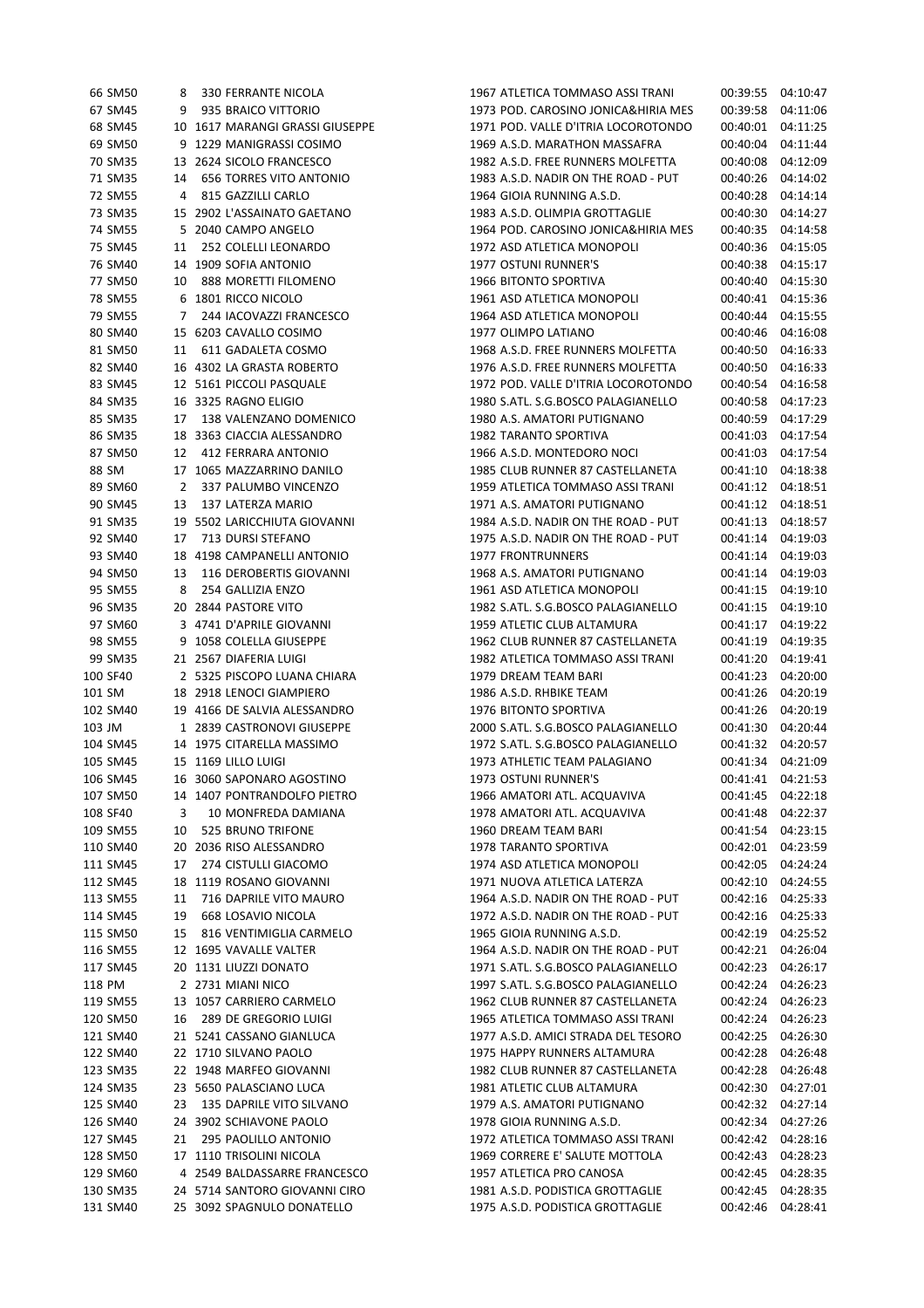| 132 SM40 |    | 26 3373 LATTARULO PALMO         | 1977 TOP RUNNERS LATERZA            | 00:42:52 | 04:29:19             |
|----------|----|---------------------------------|-------------------------------------|----------|----------------------|
| 133 SM60 | 5  | 47 CAZZOLLA PAOLO               | 1957 A.S. ATLETICA CASTELLANA       | 00:42:53 | 04:29:25             |
| 134 SM45 |    | 22 2562 CORALLO ANTONIO         | 1972 ATLETICA TOMMASO ASSI TRANI    | 00:43:00 | 04:30:09             |
| 135 SM35 | 25 | 336 MANNATRIZIO CLAUDIO         | 1982 ATLETICA TOMMASO ASSI TRANI    | 00:43:00 | 04:30:09             |
| 136 SM50 |    | 18 5240 AMORUSO NICOLA          | 1965 A.S.D. AMICI STRADA DEL TESORO | 00:43:05 | 04:30:41             |
| 137 SM35 |    | 26 1162 D'AURIA DOMENICO        | 1980 ATHLETIC TEAM PALAGIANO        | 00:43:09 | 04:31:06             |
| 138 SM   |    | 19 6196 LOMAGISTRO DOMENICO     | 1991 NUOVA ATLETICA LATERZA         | 00:43:10 | 04:31:12             |
| 139 SF40 | 4  | 862 BRUDAGLIO MARILENA          | 1976 ATLETICA TOMMASO ASSI TRANI    | 00:43:14 | 04:31:37             |
| 140 SM50 |    | 19 5512 ANGELILLO DONATO        | 1965 GIOIA RUNNING A.S.D.           | 00:43:14 | 04:31:37             |
| 141 SM50 |    | 20 2033 GENTILE MARCO EGIDIO    | 1969 TARANTO SPORTIVA               | 00:43:16 | 04:31:50             |
|          |    | 20 5551 PASCARIELLO ANGELO      | <b>1985 OSTUNI RUNNER'S</b>         |          |                      |
| 142 SM   |    |                                 | 1965 RunCard                        | 00:43:16 | 04:31:50<br>04:32:03 |
| 143 SM50 |    | 21 5983 CAVALIERE EUSTACHIO     |                                     | 00:43:18 | 04:32:03             |
| 144 SM45 | 23 | 834 BRADASCIO DOMENICO          | 1970 GIOIA RUNNING A.S.D.           | 00:43:18 |                      |
| 145 SM45 |    | 24 3176 CARAMIA MICHELE         | 1970 A.S.D. NADIR ON THE ROAD - PUT | 00:43:20 | 04:32:15             |
| 146 SM45 |    | 25 3462 VINO GIANCARLO          | 1973 ATLETICA TOMMASO ASSI TRANI    | 00:43:21 | 04:32:21             |
| 147 SM45 | 26 | 983 GRASSI PIETRO               | 1971 POLISPORT CICLO CLUB FASANO    | 00:43:22 | 04:32:28             |
| 148 SM55 | 14 | 379 DE LUCA VITO                | 1963 A.S.D. MONTEDORO NOCI          | 00:43:23 | 04:32:34             |
| 149 SM35 |    | 27 4051 ROSSELLI MARCO          | 1982 ATLETICA TOMMASO ASSI TRANI    | 00:43:24 | 04:32:40             |
| 150 SM45 |    | 27 2928 FORNARO FRANCO          | 1971 RunCard                        | 00:43:29 | 04:33:12             |
| 151 SM40 | 27 | 649 CACCIAPAGLIA ANGELO         | 1979 A.S.D. NADIR ON THE ROAD - PUT | 00:43:30 | 04:33:18             |
| 152 SM45 | 28 | <b>664 SICOLI GIANNI</b>        | 1973 A.S.D. NADIR ON THE ROAD - PUT | 00:43:30 | 04:33:18             |
| 153 SM35 |    | 28 3966 ROCCO VINCENZO          | 1981 CLUB RUNNER 87 CASTELLANETA    | 00:43:34 | 04:33:43             |
| 154 SM50 |    | 22 1066 DI PIPPA MAURIZIO       | 1969 CLUB RUNNER 87 CASTELLANETA    | 00:43:37 | 04:34:02             |
| 155 SM45 | 29 | 81 GASPARRO ANGELO SCIPIO       | 1972 FIAMMA OLIMPIA PALO            | 00:43:40 | 04:34:21             |
| 156 SM50 | 23 | 196 MANZI COSIMO                | 1968 ATLETICA PRO CANOSA            | 00:43:43 | 04:34:40             |
| 157 SM   |    | 21 4379 DETOMA VITO             | 1990 A.S.D. AMICI STRADA DEL TESORO | 00:43:45 | 04:34:52             |
| 158 SM40 |    | 28 5873 DE AMICIS GIUSEPPE      | 1978 A.S.D. OLIMPIA GROTTAGLIE      | 00:43:46 | 04:34:58             |
| 159 SM   |    | 22 2861 SINISI GABRIELE         | 1990 RUNNERS GINOSA                 | 00:43:48 | 04:35:11             |
| 160 SM45 |    | 30 4410 LORIZZO ONOFRIO         | 1973 ATLETICA TOMMASO ASSI TRANI    | 00:43:53 | 04:35:42             |
| 161 SM55 |    | 15 5680 VISCANTI ONOFRIO        | 1960 HAPPY RUNNERS ALTAMURA         | 00:43:55 | 04:35:55             |
| 162 SM55 |    | 16 2551 PASTORE GIUSEPPE        | 1960 ATLETICA PRO CANOSA            | 00:43:58 | 04:36:14             |
| 163 SM45 | 31 | 441 ANNESE PASQUALE             | 1970 A.S.D. MONTEDORO NOCI          | 00:43:59 | 04:36:20             |
| 164 SM40 |    | 29 2932 Giannotta Giandonato    | 1975 RunCard                        | 00:44:00 | 04:36:26             |
| 165 SM40 |    | 30 5423 LOCRITANI LUIGI         | 1975 IKKOS ATLETI TARANTO A.S.D.    | 00:44:02 | 04:36:39             |
| 166 SM50 | 24 | 245 MANDRILLO ALESSANDRO        | 1968 ASD ATLETICA MONOPOLI          | 00:44:02 | 04:36:39             |
| 167 SM45 |    | 32 1253 RICCI EMILIANO          | 1972 A.S.D. MARATHON MASSAFRA       | 00:44:06 | 04:37:04             |
| 168 SM35 |    | 29 1211 DE CARLO GIACOMO        | 1984 A.S.D. MARATHON MASSAFRA       | 00:44:06 | 04:37:04             |
| 169 SM35 |    | 30 3823 LENOCI MARCO            | 1980 AMATORI ATL. ACQUAVIVA         | 00:44:06 | 04:37:04             |
| 170 SM65 | 2  | 418 ATTOLICO GIUSEPPE           | 1951 A.S.D. MONTEDORO NOCI          | 00:44:08 | 04:37:17             |
| 171 SM50 | 25 | 86 LIPPOLIS GIAMMICHELE         | 1966 A.S. AMATORI PUTIGNANO         | 00:44:09 | 04:37:23             |
| 172 SM55 | 17 | <b>187 CARUCCI PIETRO</b>       | 1963 ATLETICA PRO CANOSA            | 00:44:09 | 04:37:23             |
| 173 SM50 |    | 26 2032 FESTA DANIELE           | 1967 TARANTO SPORTIVA               | 00:44:11 | 04:37:35             |
| 174 SM45 |    | 33 4586 BAVARO MICHELE          | 1974 PUGLIA MARATHON                | 00:44:13 | 04:37:48             |
| 175 SM40 |    | 31 4579 VOLPICELLA TOMMASO      | 1975 PUGLIA MARATHON                | 00:44:13 | 04:37:48             |
| 176 SM35 | 31 | 393 D'ANDRIA FRANCESCO          | 1981 A.S.D. MONTEDORO NOCI          | 00:44:15 | 04:38:01             |
| 177 SM50 |    | 27 3096 SCOCCIA MARCO           | 1969 S.ATL. S.G.BOSCO PALAGIANELLO  | 00:44:16 | 04:38:07             |
| 178 SM55 |    | 18 1306 CAPUTO DAVIDE           | 1963 POD. CAROSINO JONICA&HIRIA MES | 00:44:17 | 04:38:13             |
| 179 SM45 |    | 34 1151 GENTILE GIANLUCA        | 1973 S.ATL. S.G.BOSCO PALAGIANELLO  | 00:44:18 | 04:38:19             |
| 180 SM45 | 35 | 739 CORNACCHIA MARCANTONIO      | 1971 HAPPY RUNNERS ALTAMURA         | 00:44:18 | 04:38:19             |
| 181 SM65 |    | 3 2798 TRANI ANGELO             | 1954 A.S.D. PODISTICA GROTTAGLIE    | 00:44:18 | 04:38:19             |
| 182 SM45 |    | 36 1165 PETROSILLO STEFANO      | 1973 ATHLETIC TEAM PALAGIANO        | 00:44:19 | 04:38:26             |
| 183 SM35 |    | 32 5750 NARDELLI ORONZO         | 1980 RunCard                        | 00:44:20 | 04:38:32             |
| 184 SM45 |    | 37 648 LIPPOLIS VINCENZO        | 1974 A.S.D. NADIR ON THE ROAD - PUT | 00:44:20 | 04:38:32             |
| 185 SM40 |    | 32 1994 TINELLA NICOLA GIUSEPPE | 1978 ATHLETIC TEAM PALAGIANO        | 00:44:21 | 04:38:38             |
| 186 SM40 |    | 33 1166 SILVESTRI MARIO         | 1976 ATHLETIC TEAM PALAGIANO        | 00:44:21 | 04:38:38             |
| 187 SF50 |    | 1 3163 LANDRISCINA TERESA       | 1969 A.S. TRANI MARATHON            | 00:44:22 | 04:38:45             |
| 188 SM60 | 6  | 450 FUSILLO ANTONIO             | 1959 A.S.D. MONTEDORO NOCI          | 00:44:23 | 04:38:51             |
| 189 SF35 |    | 1 3266 ANASTASIA GRAZIA         | 1980 A.S.D. PODISTICA GROTTAGLIE    | 00:44:23 | 04:38:51             |
| 190 SM45 | 38 | 786 DI RELLA GRAZIANO           | 1972 DREAM TEAM BARI                | 00:44:26 | 04:39:10             |
| 191 SM50 | 28 | 316 DI TOMA DOMENICO            | 1967 ATLETICA TOMMASO ASSI TRANI    | 00:44:27 | 04:39:16             |
| 192 SM   |    | 23 5456 SAPONARO VINCENZO       | 1990 A.S.D. AMICI STRADA DEL TESORO | 00:44:27 | 04:39:16             |
| 193 SM50 |    | 29 2824 PARABITA CASIMIRO       | 1965 CLUB RUNNER 87 CASTELLANETA    | 00:44:29 | 04:39:29             |
| 194 SM45 |    | 39 1077 EPIFANI FRANCESCO       | 1971 CLUB RUNNER 87 CASTELLANETA    | 00:44:29 | 04:39:29             |
| 195 SM50 |    | 30 3455 GIMMI PAOLANTONIO       | 1968 ASD ATLETICA MONOPOLI          | 00:44:31 | 04:39:41             |
| 196 SM45 |    | 40 1737 RAIMONDI MICHELE        | 1973 GIOIA RUNNING A.S.D.           | 00:44:33 | 04:39:54             |
| 197 SM55 |    | 19 2569 RIEFOLO LUIGI           | 1962 ATLETICA TOMMASO ASSI TRANI    | 00:44:35 | 04:40:06             |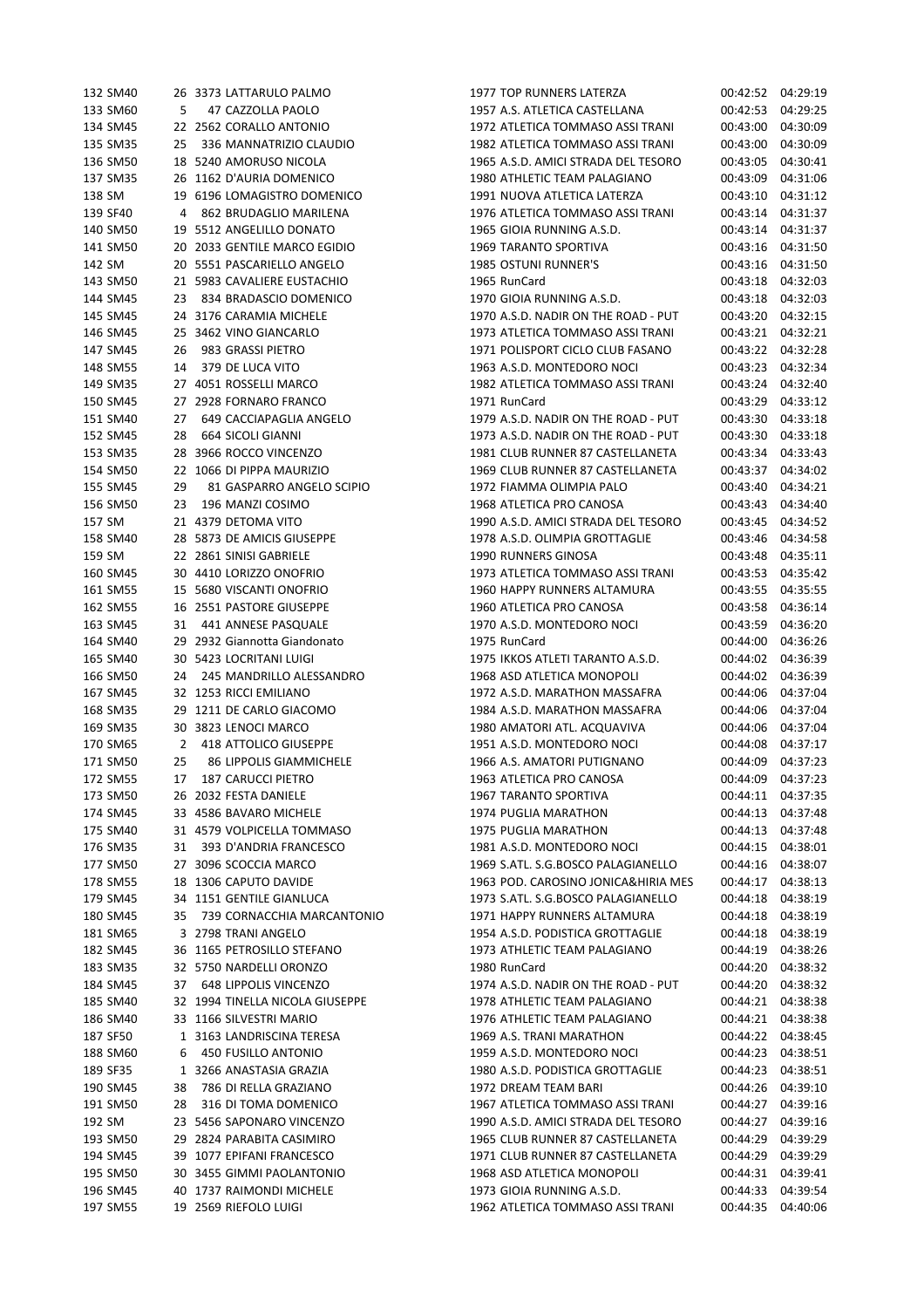| 198 SM45 |    | 41 1989 NARDELLI VITO               | 1974 ATHLETIC TEAM PALAGIANO        |                   | 00:44:36 04:40:13 |
|----------|----|-------------------------------------|-------------------------------------|-------------------|-------------------|
| 199 SM45 |    | 42 1613 ACQUAVIVA MASSIMILIANO      | 1973 POD. VALLE D'ITRIA LOCOROTONDO | 00:44:38          | 04:40:25          |
| 200 SM50 |    | 31 5901 HAMAM LARBI                 | 1966 ATLETICA PRO CANOSA            | 00:44:44          | 04:41:03          |
| 201 SM50 | 32 | 421 PALMIERI PASQUALE               | 1968 A.S.D. MONTEDORO NOCI          | 00:44:46          | 04:41:15          |
| 202 SM35 |    | 33 1236 NATUZZI FRANCESCO           | 1983 A.S.D. MARATHON MASSAFRA       | 00:44:47          | 04:41:22          |
| 203 SM50 |    | 33 2795 D'AMATO PIETRO              | 1969 A.S.D. PODISTICA GROTTAGLIE    | 00:44:49          | 04:41:34          |
| 204 SM60 | 7  | 129 DELFINE FRANCESCO               | 1958 A.S. AMATORI PUTIGNANO         | 00:44:51          | 04:41:47          |
| 205 SM40 | 34 | 408 NOTARNICOLA GIUSEPPE            | 1976 A.S.D. MONTEDORO NOCI          | 00:44:51          | 04:41:47          |
|          |    |                                     |                                     |                   |                   |
| 206 SM50 |    | 34 5496 ANDREASSI MARIO             | 1969 A.S.D. AGORA'                  |                   | 00:44:52 04:41:53 |
| 207 SM50 | 35 | 698 MEZZAPESA MICHELANGELO          | 1968 A.S.D. NADIR ON THE ROAD - PUT | 00:44:52          | 04:41:53          |
| 208 SM40 | 35 | 193 SCOLLETTA MICHELE               | 1975 ATLETICA PRO CANOSA            | 00:44:52          | 04:41:53          |
| 209 SM   | 24 | 96 POLIGNANO PATRIZIO               | 1988 A.S. AMATORI PUTIGNANO         | 00:44:52 04:41:53 |                   |
| 210 SM50 | 36 | 709 SBIROLI VITO                    | 1969 A.S.D. NADIR ON THE ROAD - PUT | 00:44:53          | 04:41:59          |
| 211 SM50 | 37 | 891 GIAMPALMO FRANCESCO             | <b>1968 BITONTO SPORTIVA</b>        | 00:44:54          | 04:42:06          |
| 212 SM40 | 36 | 887 SECONDO GIUSEPPE                | 1977 BITONTO SPORTIVA               | 00:44:54          | 04:42:06          |
| 213 SF45 | 1  | 631 LAMACCHIA TIZIANA               | 1970 LA PIETRA                      | 00:44:55          | 04:42:12          |
| 214 SM45 |    | 43 5586 MINEI PIETRO                | 1972 NUOVA ATLETICA LATERZA         | 00:44:56          | 04:42:18          |
| 215 SM45 | 44 | 188 PARISI PASQUALE                 | 1971 ATLETICA PRO CANOSA            | 00:45:00          | 04:42:43          |
| 216 SM40 |    | 37 5014 GELAO ANTONIO               | 1979 A.S.D. AMICI STRADA DEL TESORO |                   | 00:45:01 04:42:50 |
| 217 SM70 | 1  | 836 INDELLICATI VINCENZO            | 1946 GIOIA RUNNING A.S.D.           | 00:45:01          | 04:42:50          |
| 218 SM35 | 34 | 997 BOTTONE FRANCESCO               | <b>1982 OSTUNI RUNNER'S</b>         |                   | 00:45:02 04:42:56 |
|          |    | 404 IGNAZZI GIANLUCA                |                                     |                   |                   |
| 219 SM35 | 35 |                                     | 1983 A.S.D. MONTEDORO NOCI          | 00:45:05          | 04:43:15          |
| 220 SM50 |    | 38 2781 PALMISANO VITANTONIO        | 1968 POLISPORT CICLO CLUB FASANO    | 00:45:08          | 04:43:34          |
| 221 SM35 |    | 36 4907 Lorusso Nicola Michele      | 1980 RunCard                        |                   | 00:45:11 04:43:52 |
| 222 SM40 |    | 38 3008 OLIVE STEFANO               | 1978 POLISPORT CICLO CLUB FASANO    |                   | 00:45:11 04:43:52 |
| 223 SF45 |    | 2 2112 BARBIERI CASSANDRA           | 1974 A.A.'E. MANZARI' CASAMASSIMA   | 00:45:12          | 04:43:59          |
| 224 SM50 | 39 | 652 NETTI VINCENZO                  | 1966 A.S.D. NADIR ON THE ROAD - PUT | 00:45:13          | 04:44:05          |
| 225 PM   |    | 3 5441 Rotondi Roberto              | 1996 RunCard                        | 00:45:13          | 04:44:05          |
| 226 SM50 | 40 | 453 CAMPOBASSO VITO PASQUALE ANTONI | 1967 A.S.D. MONTEDORO NOCI          | 00:45:15          | 04:44:18          |
| 227 SM45 | 45 | 199 QUARTO NICOLA                   | 1971 ATLETICA PRO CANOSA            | 00:45:17          | 04:44:30          |
| 228 SF40 | 5  | 117 DELFINE ERICA TERESA            | 1979 A.S. AMATORI PUTIGNANO         | 00:45:19          | 04:44:43          |
| 229 SM50 |    | 41 1127 POMELLA ANTONIO             | 1969 S.ATL. S.G.BOSCO PALAGIANELLO  | 00:45:21          | 04:44:55          |
| 230 SM50 | 42 | 719 CACCIOPPOLI PAOLO VINCENZO      | 1966 A.S.D. NADIR ON THE ROAD - PUT | 00:45:22          | 04:45:02          |
| 231 SM50 |    | 43 2523 MOLENDINI ALFREDO           | 1967 TARANTO SPORTIVA               | 00:45:23          | 04:45:08          |
| 232 SM55 |    | 20 5756 DARESTA FRANCESCO           | 1964 A.S. AMATORI PUTIGNANO         | 00:45:26          | 04:45:27          |
| 233 SM45 |    | 46 1429 PINTO LORENZO               | 1974 A.S. ATLETICA CASTELLANA       | 00:45:30          | 04:45:52          |
| 234 SM   |    | 25 5607 FILOMENO LUCA               | 1991 TEAM PIANETA SPORT MASSAFRA    |                   | 00:45:32 04:46:04 |
|          |    |                                     |                                     |                   |                   |
| 235 SM55 | 21 | 282 CALDERARO VITTORIO              | 1961 ASD ATLETICA MONOPOLI          | 00:45:35          | 04:46:23          |
| 236 SM45 |    | 47 1517 GALANTO GIANCARLO           | 1974 ASD ATLETICA MONOPOLI          | 00:45:35          | 04:46:23          |
| 237 SM55 | 22 | 332 INTRONA ATTILIO                 | 1962 ATLETICA TOMMASO ASSI TRANI    | 00:45:36          | 04:46:30          |
| 238 SM45 |    | 48 3503 FABIANO GIANFRANCO          | 1973 A.S. TRANI MARATHON            |                   | 00:45:37 04:46:36 |
| 239 SM50 |    | 44 1800 VALENTINO VINCENZO          | <b>1969 BITONTO SPORTIVA</b>        |                   | 00:45:41 04:47:01 |
| 240 SM35 |    | 37 2868 SETTE FRANCESCO             | 1982 A.S.D. MARATHON MASSAFRA       |                   | 00:45:41 04:47:01 |
| 241 SM60 |    | 8 2877 CHIOCCHIA VITO               | 1955 TARANTO SPORTIVA               |                   | 00:45:45 04:47:26 |
| 242 SM65 |    | 4 1135 BRUNO FRANCO                 | 1950 S.ATL. S.G.BOSCO PALAGIANELLO  | 00:45:45          | 04:47:26          |
| 243 SM50 | 45 | 900 DIOLINI DIONIGI                 | 1969 BITONTO SPORTIVA               | 00:45:50          | 04:47:57          |
| 244 SM55 |    | 23 1285 SPINELLI DOMENICO           | 1963 TARANTO SPORTIVA               | 00:45:55          | 04:48:29          |
| 245 SM45 |    | 49 2857 MUCAVERO GIUSEPPE           | 1974 ATHLETIC TEAM PALAGIANO        | 00:45:55          | 04:48:29          |
| 246 SF50 | 2  | 475 RAMUNNO NICOLETTA               | 1969 A.S.D. MONTEDORO NOCI          | 00:45:55          | 04:48:29          |
| 247 SM55 | 24 | 134 NUDO GIUSEPPE                   | 1961 A.S. AMATORI PUTIGNANO         | 00:45:58          | 04:48:48          |
| 248 SM45 |    | 50 1979 LAVARRA ANTONIO             | 1972 S.ATL. S.G.BOSCO PALAGIANELLO  | 00:45:58          | 04:48:48          |
| 249 SM40 |    | 39 5319 GIODICE PIETRO              | 1978 A.S.D. NADIR ON THE ROAD - PUT | 00:46:02          | 04:49:13          |
|          |    |                                     |                                     |                   |                   |
| 250 SM45 |    | 51 3361 NASOLE GIOVANNI             | 1970 TARANTO SPORTIVA               | 00:46:04          | 04:49:25          |
| 251 SF40 |    | 6 3322 DI LENA MARIANGELA           | 1978 NUOVA ATLETICA LATERZA         | 00:46:06          | 04:49:38          |
| 252 SM40 |    | 40 4378 PORTOGHESE GAETANO          | 1978 A.S.D. AMICI STRADA DEL TESORO | 00:46:08          | 04:49:51          |
| 253 SM40 |    | 41 1153 SPORTELLI MASSIMILIANO      | 1976 S.ATL. S.G.BOSCO PALAGIANELLO  | 00:46:09          | 04:49:57          |
| 254 SM55 |    | 25 4287 DORMIO GIUSEPPE             | 1963 ASD ATLETICA MONOPOLI          | 00:46:10          | 04:50:03          |
| 255 SF45 | 3  | 276 VINCIGUERRA ANGELA              | 1970 ASD ATLETICA MONOPOLI          | 00:46:15          | 04:50:35          |
| 256 SM50 | 46 | 689 CAMPANELLA GIOVANNI             | 1966 A.S.D. NADIR ON THE ROAD - PUT | 00:46:23          | 04:51:25          |
| 257 SM35 |    | 38 1954 LOMUNNO GIUSEPPE            | 1982 CORRERE E' SALUTE MOTTOLA      | 00:46:23          | 04:51:25          |
| 258 SM45 |    | 52 2526 VALENTINI IVAN              | 1972 TARANTO SPORTIVA               | 00:46:24          | 04:51:31          |
| 259 SM55 |    | 26 1117 TRIA VINCENZO               | 1961 NUOVA ATLETICA LATERZA         | 00:46:25          | 04:51:37          |
| 260 SM40 |    | 42 1269 VIPERA GIUSEPPE             | 1976 TARANTO SPORTIVA               | 00:46:25          | 04:51:37          |
| 261 SM70 |    | 2 5975 GUIDO COSIMO                 | 1949 A.S. ACTION RUNNING MONTERONI  | 00:46:26          | 04:51:44          |
| 262 SF45 | 4  | <b>676 SIMONE RITA</b>              | 1973 A.S.D. NADIR ON THE ROAD - PUT | 00:46:39          | 04:53:05          |
| 263 SM35 | 39 | 918 DI TERLIZZI FILIPPO             | 1981 BITONTO SPORTIVA               | 00:46:39          | 04:53:05          |
|          |    |                                     |                                     |                   |                   |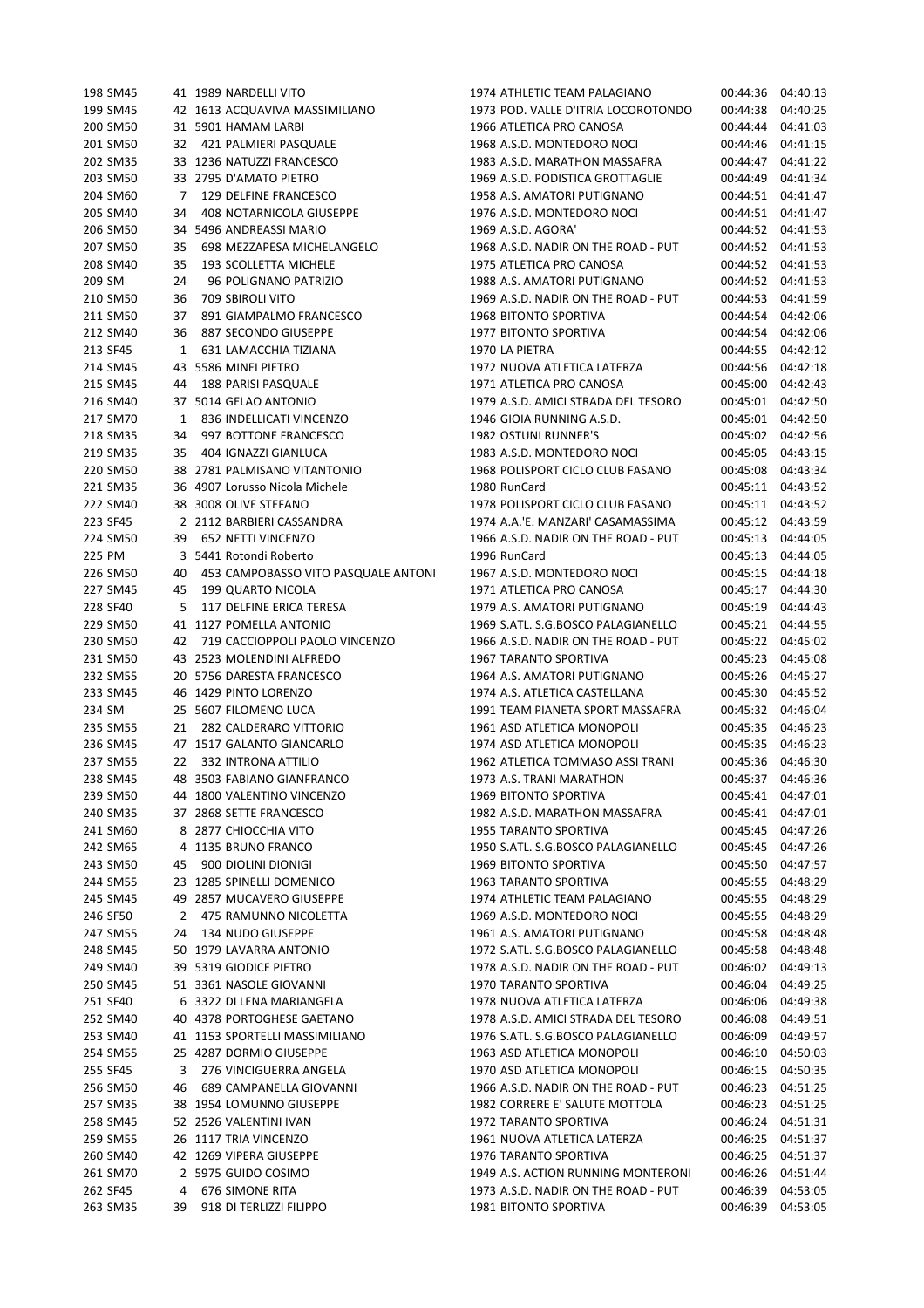| 264 SM45             | 53 | 818 AMATULLI VITO                                   | 1974 GIOIA RUNNING A.S.D.                                            | 00:46:39             | 04:53:05             |
|----------------------|----|-----------------------------------------------------|----------------------------------------------------------------------|----------------------|----------------------|
| 265 SM60             |    | 9 1072 SEMERARO FRANCESCO                           | 1959 CLUB RUNNER 87 CASTELLANETA                                     | 00:46:41             | 04:53:18             |
| 266 SM60             |    | 10 1230 SALVI COSIMO ANTONIO                        | 1957 A.S.D. MARATHON MASSAFRA                                        | 00:46:41             | 04:53:18             |
| 267 SM45             |    | 54 2796 MANIGRASSO COSIMO                           | 1972 A.S.D. PODISTICA GROTTAGLIE                                     | 00:46:41             | 04:53:18             |
| 268 SF40             |    | 7 1993 ROTOLO MARINA                                | 1978 ATHLETIC TEAM PALAGIANO                                         | 00:46:44             | 04:53:37             |
| 269 SM45             |    | 55 4387 PAPAGNA FILIPPO                             | 1970 A.S.D. AMICI STRADA DEL TESORO                                  | 00:46:44             | 04:53:37             |
| 270 SM65             | 5  | 325 DEL VENTO VITO                                  | 1952 ATLETICA TOMMASO ASSI TRANI                                     | 00:46:45             | 04:53:43             |
| 271 PM               |    | 4 5623 Colucci Michele                              | 1997 RunCard                                                         | 00:46:49             | 04:54:08             |
| 272 SM40             |    | 43 5442 santoro piero                               | 1975 RunCard                                                         | 00:46:49             | 04:54:08             |
| 273 SM60             |    | 11 6002 MANZARI VITO                                | 1955 A.S.D. AMICI STRADA DEL TESORO                                  | 00:46:49             | 04:54:08             |
| 274 SM               |    | 26 1237 SARDARO MARIO                               | 1987 A.S.D. MARATHON MASSAFRA                                        | 00:46:49             | 04:54:08             |
| 275 SF35             |    | 2 1864 LAPADULA PALMA                               | 1982 POLISPORT CICLO CLUB FASANO                                     | 00:46:49             | 04:54:08             |
| 276 SM40             |    | 44 6096 Corsi Martino                               | 1978 RunCard                                                         | 00:46:49             | 04:54:08             |
|                      |    | 40 5544 GALLO ANGELO                                |                                                                      | 00:46:49             |                      |
| 277 SM35<br>278 SM40 |    | 45 5806 MAGGI SAMUELE                               | 1980 POLISPORT CICLO CLUB FASANO<br>1979 POLISPORT CICLO CLUB FASANO | 00:46:49             | 04:54:08<br>04:54:08 |
| 279 SM35             |    | 41 6051 PANTALEO GIOVANNI                           | 1983 POLISPORT CICLO CLUB FASANO                                     | 00:46:50             | 04:54:14             |
| 280 SM35             |    | 42 1977 LADIANA CARMELO                             | 1984 S.ATL. S.G.BOSCO PALAGIANELLO                                   | 00:46:50             | 04:54:14             |
|                      |    |                                                     |                                                                      |                      |                      |
| 281 SM55             |    | 27 5861 PACENTE FRANCESCO                           | 1961 RUNNERS GINOSA                                                  | 00:46:51             | 04:54:21             |
| 282 SM35             | 44 | 83 DELFINE DOMENICO<br>43 2754 PARCHITELLI CLAUDIO  | 1981 A.S. AMATORI PUTIGNANO                                          | 00:46:51             | 04:54:21             |
| 283 SM35             |    |                                                     | 1980 A.S. AMATORI PUTIGNANO                                          | 00:46:51             | 04:54:21             |
| 284 SM50             |    | 47 1985 DE CARLO ANGELO<br>45 1981 MATARRESE NICOLA | 1968 ATHLETIC TEAM PALAGIANO<br>1983 S.ATL. S.G.BOSCO PALAGIANELLO   | 00:46:54<br>00:46:57 | 04:54:40             |
| 285 SM35             |    |                                                     |                                                                      |                      | 04:54:58             |
| 286 SM45             |    | 56 5243 PARRULLI FERDINANDO                         | 1974 A.S.D. AMICI STRADA DEL TESORO                                  | 00:46:58             | 04:55:05             |
| 287 SM60             |    | 12 3261 STELLA COSIMO                               | 1959 A.S.D. PODISTICA GROTTAGLIE                                     | 00:46:59             | 04:55:11             |
| 288 SM45             |    | 57 3055 BRESCIA ANGELO                              | 1971 OSTUNI RUNNER'S                                                 | 00:46:59             | 04:55:11             |
| 289 SM40             |    | 46 5981 Bianco antonio                              | 1977 RunCard                                                         | 00:47:00             | 04:55:17             |
| 290 SM               |    | 27 1206 DIGIOIA DANJLO                              | 1987 RUNNERS GINOSA                                                  | 00:47:00             | 04:55:17             |
| 291 SM60             |    | 13 1120 MATERA FRANCESCO                            | 1959 NUOVA ATLETICA LATERZA                                          | 00:47:04             | 04:55:42             |
| 292 SM50             |    | 48 5989 Francioso Luigi                             | 1967 RunCard                                                         | 00:47:04             | 04:55:42             |
| 293 SM55             | 28 | 681 BITETTO COSIMO DAMIANO                          | 1964 A.S.D. NADIR ON THE ROAD - PUT                                  | 00:47:07             | 04:56:01             |
| 294 SF50             | 3  | 301 BOTTA VALENTINA                                 | 1965 ATLETICA TOMMASO ASSI TRANI                                     | 00:47:07             | 04:56:01             |
| 295 SM35             |    | 46 5264 ZAZZERA FABIO                               | 1981 ASD ATLETICA MONOPOLI                                           | 00:47:10             | 04:56:20             |
| 296 SM45             |    | 58 2018 PIGNATELLI COSIMO                           | 1970 A.S.D. MARATHON MASSAFRA                                        | 00:47:10             | 04:56:20             |
| 297 SM45             |    | 59 1234 COVELLA GIUSEPPE                            | 1970 A.S.D. MARATHON MASSAFRA                                        | 00:47:11             | 04:56:26             |
| 298 SM45             |    | 60 3262 ASTREMO PAOLO                               | 1973 A.S.D. PODISTICA GROTTAGLIE                                     | 00:47:11             | 04:56:26             |
| 299 SF               |    | 2 1908 SEMERARO LUCIA                               | <b>1988 OSTUNI RUNNER'S</b>                                          | 00:47:11             | 04:56:26             |
| 300 SM50             |    | 49 6204 FANIGLIULO CIRO                             | 1968 A.S.D. PODISTICA GROTTAGLIE                                     | 00:47:12             | 04:56:33             |
| 301 SM45             |    | 61 1080 RIZZO SALVATORE                             | 1973 CORRERE E' SALUTE MOTTOLA                                       | 00:47:13             | 04:56:39             |
| 302 SM40             |    | 47 1099 MONTEMURRI ANGELO                           | 1976 CORRERE E' SALUTE MOTTOLA                                       | 00:47:14             | 04:56:45             |
| 303 SM70             | 3  | 432 PACE LUIGI GUGLIELMO                            | 1949 A.S.D. MONTEDORO NOCI                                           | 00:47:15             | 04:56:52             |
| 304 SM40             |    | 48 4164 ALIBERTI CARLO                              | 1978 BITONTO SPORTIVA                                                | 00:47:15             | 04:56:52             |
| 305 SM               |    | 28 5979 Argenti Cataldo                             | 1989 RunCard                                                         | 00:47:27             | 04:58:07             |
| 306 SM40             |    | 49 1524 ZAZZERA ANDREA                              | 1979 ASD ATLETICA MONOPOLI                                           | 00:47:38             | 04:59:16             |
| 307 SM50             |    | 50 1013 LACORTE GIUSEPPE                            | 1966 OSTUNI RUNNER'S                                                 | 00:47:39             | 04:59:22             |
| 308 SM65             | 6  | 431 SANTORO GENNARO                                 | 1951 A.S.D. MONTEDORO NOCI                                           | 00:47:39             | 04:59:22             |
| 309 SM               |    | 29 5872 ANASTASIA MICHELE                           | 1986 A.S.D. OLIMPIA GROTTAGLIE                                       | 00:47:40             | 04:59:29             |
| 310 SM50             |    | 51 1455 GENTILE VINCENZO MASSIMILIAN                | 1968 A.S. AMATORI PUTIGNANO                                          | 00:47:41             | 04:59:35             |
| 311 SM35             | 47 | <b>685 BIANCO GIANGIUSEPPE</b>                      | 1983 A.S.D. NADIR ON THE ROAD - PUT                                  | 00:47:41             | 04:59:35             |
| 312 SM55             |    | 29 2903 BUCCOLIERO REMIGIO VITTORIO                 | 1961 ASD ATLETICA SAVA                                               | 00:47:51             | 05:00:38             |
| 313 SF40             |    | 8 3848 DE PINTO MARICA                              | 1979 ATLETICA TOMMASO ASSI TRANI                                     | 00:47:52             | 05:00:44             |
| 314 SM40             |    | 50 5249 AMATO MICHELE                               | 1978 A.S.D. AMICI STRADA DEL TESORO                                  | 00:47:52             | 05:00:44             |
| 315 SM50             |    | 52 1733 NICASTRI FRANCESCO                          | 1969 GIOIA RUNNING A.S.D.                                            | 00:47:52             | 05:00:44             |
| 316 SF45             |    | 5 1194 FRANCIONE ANNA                               | 1972 RUNNERS GINOSA                                                  | 00:47:53             | 05:00:50             |
| 317 SM40             | 51 | 285 COLELLA VITO                                    | 1975 ASD ATLETICA MONOPOLI                                           | 00:47:55             | 05:01:03             |
| 318 SM55             |    | 30 1059 GRANILE VITTORIO                            | 1961 CLUB RUNNER 87 CASTELLANETA                                     | 00:47:57             | 05:01:15             |
| 319 SM               |    | 30 5718 LAPENNA VINCENZO                            | 1986 CORRERE E' SALUTE MOTTOLA                                       | 00:47:58             | 05:01:22             |
| 320 SM45             |    | 62 1643 MASTROFILIPPO FELICE                        | 1971 A.S.D. FREE RUNNERS MOLFETTA                                    | 00:48:02             | 05:01:47             |
| 321 SM50             |    | 53 6206 PULIMENO SALVATORE                          | 1965 ATHLETIC TEAM PALAGIANO                                         | 00:48:05             | 05:02:06             |
| 322 SM60             |    | 14 3166 DE BLASIO ANTONIO                           | 1956 POD. VALLE D'ITRIA LOCOROTONDO                                  | 00:48:06             | 05:02:12             |
| 323 SM55             | 31 | 139 MARCHITELLI VITO SANTE                          | 1961 A.S. AMATORI PUTIGNANO                                          | 00:48:06             | 05:02:12             |
| 324 SM40             |    | 52 5804 LOMBARDI MARCO                              | 1976 POLISPORT CICLO CLUB FASANO                                     | 00:48:09             | 05:02:31             |
| 325 SM55             |    | 32 5416 LOTITO ANTONIO                              | 1962 CLUB RUNNER 87 CASTELLANETA                                     | 00:48:13             | 05:02:56             |
| 326 SM50             | 54 | 95 VINELLA GIUSEPPE                                 | 1969 A.S. AMATORI PUTIGNANO                                          | 00:48:13             | 05:02:56             |
| 327 SF               | 3  | 530 DE TOMMASO MARIANTONIETTA                       | 1987 A.S. DOF AMATORI TURI                                           | 00:48:14             | 05:03:02             |
| 328 SF35             |    | 3 5795 BRUNO MARIA POMPEA                           | 1980 A.S. TEAM FRANCAVILLA                                           | 00:48:21             | 05:03:46             |
| 329 SM55             |    | 33 2652 ROMANO GIAMPIERO                            | 1964 BITONTO SPORTIVA                                                | 00:48:26             | 05:04:18             |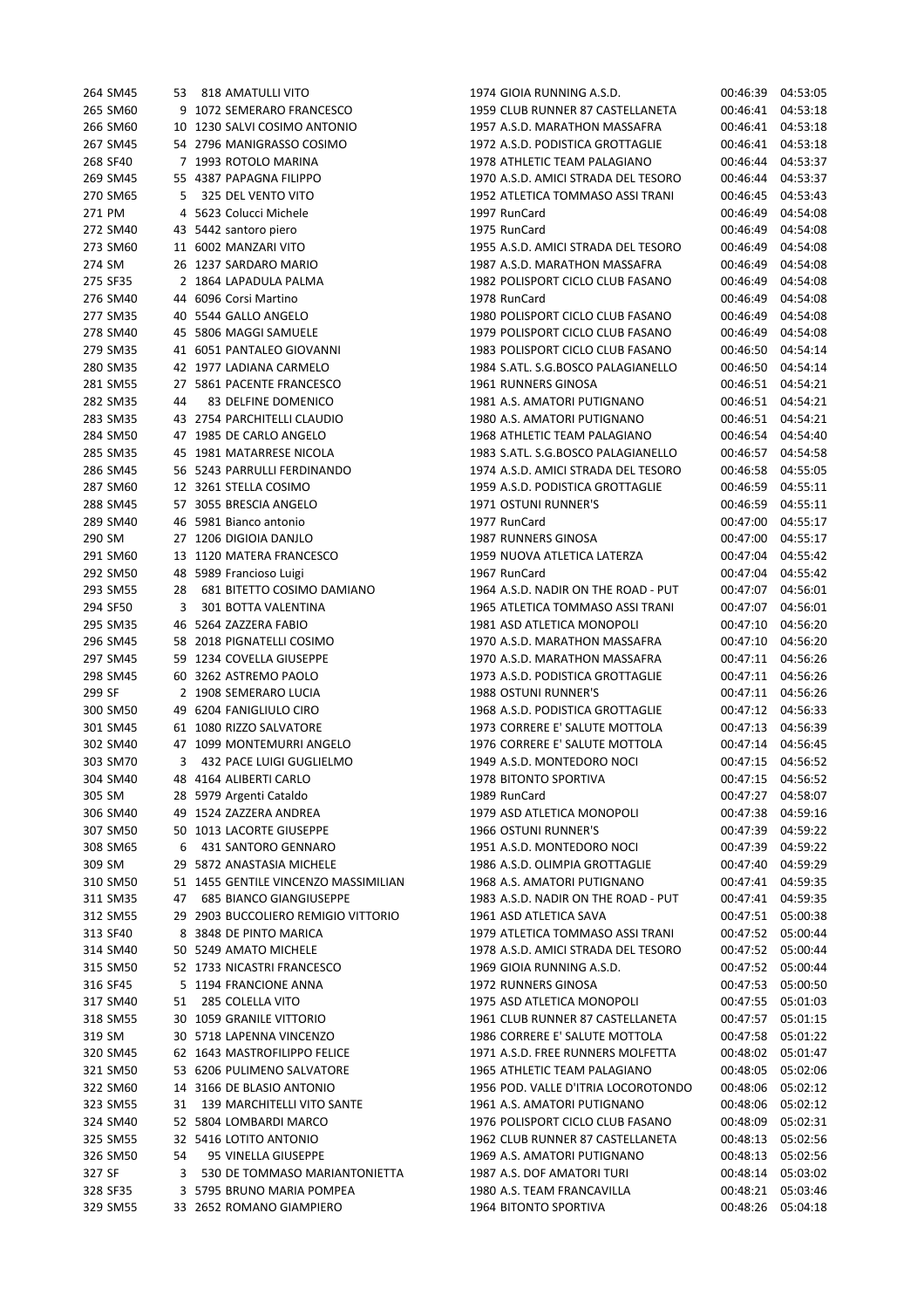| 330 SM   |    | 31 5618 GIORGIO ALFONSO MARIA     | 1994 A.S.D. RHBIKE TEAM             | 00:48:26 05:04:18 |          |
|----------|----|-----------------------------------|-------------------------------------|-------------------|----------|
| 331 SM   |    | 32 6015 LEANZA SALVATORE          | 1986 A.S.D. FREE RUNNERS MOLFETTA   | 00:48:26          | 05:04:18 |
| 332 SM55 |    | 34 1214 CHIEFA FRANCESCO          | 1961 A.S.D. MARATHON MASSAFRA       | 00:48:27          | 05:04:24 |
| 333 SF45 |    | 6 1256 CHIARADIA TUNDRA           | 1974 A.S.D. MARATHON MASSAFRA       | 00:48:27          | 05:04:24 |
| 334 SM35 |    | 48 1123 CATUCCI ALESSIO           | 1984 NUOVA ATLETICA LATERZA         | 00:48:27          | 05:04:24 |
| 335 SM45 |    | 63 2752 DE COSMO ATTILIO          | 1971 ATLETICA TOMMASO ASSI TRANI    | 00:48:38          | 05:05:33 |
| 336 SM65 | 7  | 405 PETRONILLI PIETRO SANTE       | 1951 A.S.D. MONTEDORO NOCI          | 00:48:44          | 05:06:11 |
| 337 SF35 |    | 4 4727 CARRIERO MARIANTONIETTA    | 1981 ATLETICA TOMMASO ASSI TRANI    | 00:48:45          | 05:06:17 |
| 338 SM60 |    | 15 1232 PALMISANO MARINO          | 1956 A.S.D. MARATHON MASSAFRA       | 00:48:49          | 05:06:42 |
| 339 SM35 | 49 | 779 DE LUCA ANGELO                | 1981 DREAM TEAM BARI                | 00:48:50          | 05:06:48 |
| 340 SM40 |    | 53 3164 DI PALMA RICCARDO STEFANO | 1976 A.S. TRANI MARATHON            | 00:48:52          | 05:07:01 |
| 341 SM50 |    | 55 1074 RIZZI ARCANGELO           | 1967 CLUB RUNNER 87 CASTELLANETA    | 00:48:52          | 05:07:01 |
| 342 SM55 |    | 35 2813 MEZZAPESA VITO            | 1960 A.S. MARATHON CLUB STATTE      | 00:49:04          | 05:08:16 |
| 343 SM45 |    | 64 1210 CAUTELA CARMELO           | 1970 A.S.D. MARATHON MASSAFRA       | 00:49:08          | 05:08:41 |
| 344 SM40 |    | 54 4100 PIZZOLLA PIETRO           | 1977 S.ATL. S.G.BOSCO PALAGIANELLO  | 00:49:08          | 05:08:41 |
| 345 SM55 |    | 36 1219 MASTRONUZZI GIROLAMO      | 1964 A.S.D. MARATHON MASSAFRA       | 00:49:09          | 05:08:48 |
| 346 SM60 |    | 16 1282 INDELICATI GIUSEPPE       | 1958 TARANTO SPORTIVA               | 00:49:10          | 05:08:54 |
| 347 SF45 |    | 7 1797 SICOLO ANNA GRAZIA         | 1972 BITONTO SPORTIVA               | 00:49:10          | 05:08:54 |
| 348 SM50 |    | 56 1368 LAMANNA ROCCO ANTONIO     | 1967 GIOIA RUNNING A.S.D.           | 00:49:10          | 05:08:54 |
| 349 SM40 |    | 55 5016 DI GIOIA ANTONIO          | 1976 ATLETICA PRO CANOSA            | 00:49:18          | 05:09:44 |
| 350 SM50 |    | 57 6200 LOMBARDI DIEGO MARIO      | 1968 POD. CAROSINO JONICA&HIRIA MES | 00:49:18          | 05:09:44 |
| 351 SM50 |    | 58 1218 SICILIANO CATALDO         | 1968 A.S.D. MARATHON MASSAFRA       | 00:49:25          | 05:10:28 |
| 352 SM50 | 59 | <b>468 LOLIVA NICOLA</b>          | 1968 A.S.D. MONTEDORO NOCI          | 00:49:26          | 05:10:35 |
| 353 SM   | 33 | 684 MASTRANGELO LORENZO DOMENICO  | 1986 A.S.D. NADIR ON THE ROAD - PUT | 00:49:26          | 05:10:35 |
| 354 SM55 | 37 | 673 DARESTA GIUSEPPE              | 1962 A.S.D. NADIR ON THE ROAD - PUT | 00:49:30          | 05:11:00 |
| 355 SM50 |    | 60 6077 MIANULLI GIUSEPPE         | 1965 S.ATL. S.G.BOSCO PALAGIANELLO  | 00:49:30          | 05:11:00 |
| 356 SF40 | 9  | 657 LO VECCHIO VALERIA            | 1975 A.S.D. NADIR ON THE ROAD - PUT | 00:49:30          | 05:11:00 |
| 357 SM35 |    | 50 4098 MIANULLI CARMINE          | 1981 S.ATL. S.G.BOSCO PALAGIANELLO  | 00:49:31          | 05:11:06 |
| 358 SM55 |    | 38 5326 ANTONICELLI FEDERICO      | 1963 GIOIA RUNNING A.S.D.           | 00:49:37          | 05:11:44 |
| 359 SM50 | 61 | 74 CONTE STEFANO                  | 1969 A.S. ATLETICA CASTELLANA       | 00:49:43          | 05:12:21 |
| 360 SM40 |    | 56 2025 BERTOTTO COSIMO           | 1978 TARANTO SPORTIVA               | 00:49:45          | 05:12:34 |
| 361 SM55 |    | 39 1179 PAGLIARI ANTONIO          | 1964 ATHLETIC TEAM PALAGIANO        | 00:49:45          | 05:12:34 |
| 362 SF   |    | 4 5265 CONSERVA VIVIANA           | 1985 ASD ATLETICA MONOPOLI          | 00:49:54          | 05:13:30 |
| 363 SF40 |    | 10 1361 MARCHITELLI STEFANIA      | 1979 TEAM OTC SSD ARL               | 00:50:01          | 05:14:14 |
| 364 SM40 |    | 57 5732 COMETA DOMENICO           | 1979 IKKOS ATLETI TARANTO A.S.D.    | 00:50:01          | 05:14:14 |
| 365 SM60 |    | 17 5842 IANNUZZI ATTILIO          | 1959 A.S PODISTICA TARAS            | 00:50:01          | 05:14:14 |
| 366 SM55 |    | 40 5584 MATERA VITO               | 1960 NUOVA ATLETICA LATERZA         | 00:50:02          | 05:14:21 |
| 367 SM60 |    | 18 2288 BUTTIGLIONE PASQUALE      | 1955 GIOIA RUNNING A.S.D.           | 00:50:09          | 05:15:05 |
| 368 SF35 | 5  | 718 LIUZZI ANNUNZIATA             | 1981 A.S.D. NADIR ON THE ROAD - PUT | 00:50:15          | 05:15:42 |
| 369 SM50 |    | 62 6205 SANSEVERINO ANTONELLO     | 1969 CLUB RUNNER 87 CASTELLANETA    | 00:50:15          | 05:15:42 |
| 370 SM70 |    | 4 1515 BRESCIA MICHELE            | 1947 ASD ATLETICA MONOPOLI          | 00:50:15          | 05:15:42 |
| 371 SM40 |    | 58 3375 FRASCELLA COSIMO          | 1975 POD. CAROSINO JONICA&HIRIA MES | 00:50:16          | 05:15:49 |
| 372 SM60 | 19 | 57 PRIMAVERA VITO                 | 1957 A.S. ATLETICA CASTELLANA       | 00:50:16          | 05:15:49 |
| 373 SM45 | 65 | 388 LOPERFIDO MARIANO FRANCESCO   | 1973 A.S.D. MONTEDORO NOCI          | 00:50:17          | 05:15:55 |
| 374 SF   |    | 5 1618 SABBAGH MAROUA             | 1985 POD. VALLE D'ITRIA LOCOROTONDO | 00:50:19          | 05:16:08 |
| 375 SM70 |    | 5 3964 CORIGLIONE MARIO           | 1945 CLUB RUNNER 87 CASTELLANETA    | 00:50:20          | 05:16:14 |
| 376 SF50 |    | 4 1067 PAVONE MARIA DOMENICA      | 1965 CLUB RUNNER 87 CASTELLANETA    | 00:50:21          | 05:16:20 |
| 377 SM65 |    | 8 1177 DI BENEDETTO AGOSTINO      | 1954 ATHLETIC TEAM PALAGIANO        | 00:50:24          | 05:16:39 |
| 378 SM40 |    | 59 1148 PETRERA VINCENZO          | 1975 S.ATL. S.G.BOSCO PALAGIANELLO  | 00:50:24          | 05:16:39 |
| 379 SM40 |    | 60 4047 LABRUNA MASSIMO           | 1975 ASD ATLETICA MONOPOLI          | 00:50:25          | 05:16:45 |
| 380 SF45 |    | 8 5571 QUARANTA EUFEMIA           | 1974 A.S.D. PODISTICA GROTTAGLIE    | 00:50:27          | 05:16:58 |
| 381 SM40 |    | 61 5646 MACINA RAFFAELE           | 1979 ASD ATLETICA MONOPOLI          | 00:50:29          | 05:17:10 |
| 382 SM50 |    | 63 5262 MARTULLI SALVATORE        | 1965 ASD ATLETICA MONOPOLI          | 00:50:31          | 05:17:23 |
| 383 SM50 | 64 | 902 PAGONE ANTONIO                | 1966 BITONTO SPORTIVA               | 00:50:33          | 05:17:35 |
| 384 SM60 | 20 | 895 PAGONE FRANCESCO              | 1958 BITONTO SPORTIVA               | 00:50:33          | 05:17:35 |
| 385 SM50 |    | 65 4184 MINENNA MICHELE           | 1969 BITONTO SPORTIVA               | 00:50:33          | 05:17:35 |
| 386 SM50 |    | 66 1144 PIGNATELLI IGNAZIO        | 1968 S.ATL. S.G.BOSCO PALAGIANELLO  | 00:50:33          | 05:17:35 |
| 387 SM60 | 21 | 133 LIPPOLIS GIUSEPPE             | 1956 A.S. AMATORI PUTIGNANO         | 00:50:33          | 05:17:35 |
| 388 SM45 |    | 66 5589 CASTRONOVI VINCENZO       | 1970 S.ATL. S.G.BOSCO PALAGIANELLO  | 00:50:34          | 05:17:42 |
| 389 SM45 |    | 67 1141 CASTRONOVI FRANCESCO      | 1970 S.ATL. S.G.BOSCO PALAGIANELLO  | 00:50:36          | 05:17:54 |
| 390 SF45 |    | 9 5726 D'ALCONZO ROBERTA          | 1973 RUNNERS GINOSA                 | 00:50:38          | 05:18:07 |
| 391 SM55 |    | 41 6100 ZAMITI SERGIO             | 1964 POD. VALLE D'ITRIA LOCOROTONDO | 00:50:39          | 05:18:13 |
| 392 SM   |    | 34 5752 Ricci Orazio              | 1987 RunCard                        | 00:50:40          | 05:18:19 |
| 393 SM50 |    | 67 1132 CARICATO ANGELO           | 1965 S.ATL. S.G.BOSCO PALAGIANELLO  | 00:50:42          | 05:18:32 |
| 394 SM45 |    | 68 1189 MARANGI VINCENZO          | 1972 G.S. PAOLOTTI - ATL MARTINA    | 00:50:53          | 05:19:41 |
| 395 SM50 |    | 68 1739 SCHIAVONE GIOVANNI        | 1969 GIOIA RUNNING A.S.D.           | 00:50:55          | 05:19:54 |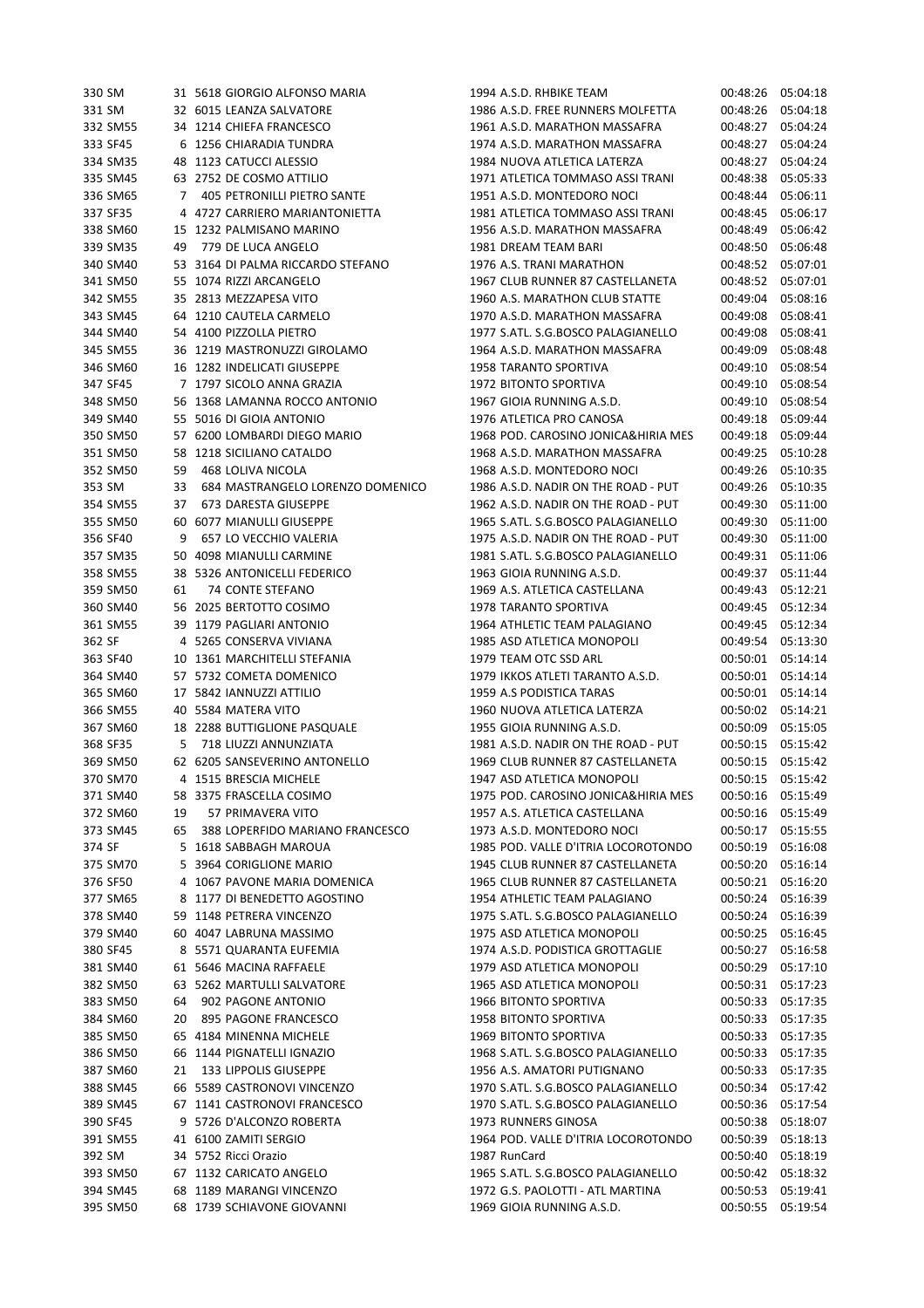| 396 SF50 |    | 5 2278 RANIERI GIULIA           | 1967 A.S.D. AMICI STRADA DEL TESORO | 00:50:57 05:20:06 |          |
|----------|----|---------------------------------|-------------------------------------|-------------------|----------|
| 397 SM50 | 69 | 302 DI TEO SAVINO               | 1965 ATLETICA TOMMASO ASSI TRANI    | 00:51:00          | 05:20:25 |
| 398 SM50 |    | 70 4853 URBANI MARCELLO         | 1966 IKKOS ATLETI TARANTO A.S.D.    | 00:51:00          | 05:20:25 |
| 399 SM50 | 71 | 901 CACCIAPUOTI DANTE           | 1966 BITONTO SPORTIVA               | 00:51:01          | 05:20:31 |
| 400 SF45 |    | 10 3327 PASSERI EUFEMIA         | 1974 S.ATL. S.G.BOSCO PALAGIANELLO  | 00:51:01 05:20:31 |          |
| 401 SM50 |    | 72 1012 SPECCHIA PIETRO ANTONIO | 1967 OSTUNI RUNNER'S                | 00:51:02 05:20:38 |          |
| 402 SM40 | 62 | 428 CARIELLO FRANCESCO          | 1975 A.S.D. MONTEDORO NOCI          | 00:51:03          | 05:20:44 |
| 403 SM60 | 22 | 445 DE GRAZIA GIOVANNI          | 1956 A.S.D. MONTEDORO NOCI          | 00:51:03          | 05:20:44 |
| 404 SM55 |    | 42 822 DRAGONETTI PAOLO         | 1964 GIOIA RUNNING A.S.D.           | 00:51:05          | 05:20:57 |
| 405 SM45 |    | 69 1163 DE BENEDETTO VINCENZO   | 1974 ATHLETIC TEAM PALAGIANO        | 00:51:06          | 05:21:03 |
| 406 SM45 |    | 70 5599 FIORINO ROBERTO         | 1972 G.S. PAOLOTTI - ATL MARTINA    | 00:51:06          | 05:21:03 |
| 407 SM45 |    | 71 2856 MASSARO NICOLA          | 1974 ATHLETIC TEAM PALAGIANO        | 00:51:07 05:21:09 |          |
| 408 SM40 |    | 63 5412 EPIFANI SALVATORE       | 1975 CLUB RUNNER 87 CASTELLANETA    | 00:51:11 05:21:34 |          |
| 409 SF60 |    | 1 5425 CAMASSA ALESSANDRA       | 1955 GPDM LECCE                     | 00:51:11          | 05:21:34 |
| 410 SF55 |    | 1 1451 DELFINE ELISABETTA       | 1964 A.S. AMATORI PUTIGNANO         | 00:51:12          | 05:21:41 |
| 411 SM50 |    | 73 1513 BARNABA FRANCESCO       | 1966 ASD ATLETICA MONOPOLI          | 00:51:14          | 05:21:53 |
| 412 SF55 |    | 2 5250 MENOLASCINA ROSA         | 1961 A.S.D. AMICI STRADA DEL TESORO | 00:51:16          | 05:22:06 |
| 413 SM50 | 74 | 178 ZACCARO SABINO              | 1965 ATLETICA PRO CANOSA            | 00:51:22 05:22:43 |          |
| 414 SF45 |    | 11 2953 RENNA DEBORA            | 1974 ASD ATLETICA MONOPOLI          | 00:51:28 05:23:21 |          |
| 415 SM60 | 23 | 258 DIBELLO NICOLO'             | 1956 ASD ATLETICA MONOPOLI          | 00:51:28          | 05:23:21 |
| 416 SM60 |    | 24 2967 SPADAVECCHIA MICHELE    | 1957 DREAM TEAM BARI                | 00:51:32 05:23:46 |          |
| 417 SM50 |    | 75 2286 ROSELLI RAFFAELE        | 1966 A.S.D. FREE RUNNERS MOLFETTA   | 00:51:32 05:23:46 |          |
| 418 SM50 |    | 76 1096 CICCONE PIETRO          | 1966 CORRERE E' SALUTE MOTTOLA      | 00:51:39          | 05:24:30 |
| 419 SM55 |    | 43 2039 BENVENUTO CATALDO       | 1961 POD. CAROSINO JONICA&HIRIA MES | 00:51:40 05:24:36 |          |
| 420 SM50 |    | 77 1933 BATTAFARANO GIUSEPPE    | 1965 NOVA SIRI MARATHON             | 00:51:40          | 05:24:36 |
| 421 SM50 |    | 79 1973 BALESTRA AUGUSTO        | 1967 S.ATL. S.G.BOSCO PALAGIANELLO  | 00:51:41          | 05:24:43 |
| 422 SM50 | 78 | 661 MORELLI MASSIMILIANO        | 1969 A.S.D. NADIR ON THE ROAD - PUT | 00:51:41          | 05:24:43 |
| 423 PM   | 5  | 189 TOMASELLI VITO ANDREA       | 1999 ATLETICA PRO CANOSA            | 00:51:44          | 05:25:02 |
| 424 SM60 | 25 | 529 DE TOMMASO RAFFAELE         | 1959 A.S. DOF AMATORI TURI          | 00:51:44          | 05:25:02 |
| 425 SF40 |    | 11 2545 TERRONE ROSA            | 1976 ATLETICA PRO CANOSA            | 00:51:45          | 05:25:08 |
| 426 SM50 | 80 | 85 ROMANAZZI ANGELO             | 1968 A.S. AMATORI PUTIGNANO         | 00:51:58          | 05:26:30 |
| 427 SM55 |    | 44 4179 GRANIER MARIO ANGELO    | 1960 BITONTO SPORTIVA               | 00:51:58          | 05:26:30 |
| 428 SM60 | 26 | <b>114 SPORTELLI VITO</b>       | 1957 A.S. AMATORI PUTIGNANO         | 00:52:02          | 05:26:55 |
| 429 SM40 |    | 64 5729 PETRICCIUOLO RAFFAELE   | 1976 POD. CAROSINO JONICA&HIRIA MES | 00:52:06          | 05:27:20 |
| 430 SF50 |    | 6 1449 DELFINE MARCELLA         | 1967 A.S. AMATORI PUTIGNANO         | 00:52:07          | 05:27:26 |
| 431 SM65 |    | 9 3975 FABBIANO ANTONIO         | 1954 POD. CAROSINO JONICA&HIRIA MES | 00:52:09          | 05:27:39 |
| 432 SM65 |    | 10 1246 LIPPOLIS VITO           | 1954 A.S.D. MARATHON MASSAFRA       | 00:52:10          | 05:27:45 |
| 433 SM50 | 81 | 691 MICCOLIS PAOLO              | 1967 A.S.D. NADIR ON THE ROAD - PUT | 00:52:14          | 05:28:10 |
| 434 SM55 | 45 | 121 ROMANAZZI DOMENICO          | 1960 A.S. AMATORI PUTIGNANO         | 00:52:19          | 05:28:41 |
| 435 SM45 | 72 | <b>469 RIGLIETTI MICHELE</b>    | 1973 A.S.D. MONTEDORO NOCI          | 00:52:20          | 05:28:48 |
| 436 SF35 |    | 6 4010 FUNIATI CLAUDIA          | 1981 A.S PODISTICA TARAS            | 00:52:20 05:28:48 |          |
| 437 SF   |    | 6 5146 NATILLA ROSA             | 1988 ATHLETIC TEAM PALAGIANO        | 00:52:20 05:28:48 |          |
| 438 SM50 |    | 82 2826 ROMEI VITTORIO EMANUELE | 1965 CLUB RUNNER 87 CASTELLANETA    | 00:52:22 05:29:00 |          |
| 439 SM60 | 27 | 707 CAMPANELLA PIETRO           | 1956 A.S.D. NADIR ON THE ROAD - PUT | 00:52:34 05:30:16 |          |
| 440 SM45 |    | 73 1212 MIRAGLIA DOMENICO       | 1971 A.S.D. MARATHON MASSAFRA       | 00:52:37          | 05:30:35 |
| 441 PF   |    | 1 5771 IGNOMIRIELLO DIALMINA    | 1997 POD. VALLE D'ITRIA LOCOROTONDO | 00:52:37          | 05:30:35 |
| 442 SM40 | 65 | 819 SERINELLI GIOVANNI LUCA     | 1978 GIOIA RUNNING A.S.D.           | 00:52:41          | 05:31:00 |
| 443 SM75 | 1  | 838 RONCO GIOVANNI              | 1942 GIOIA RUNNING A.S.D.           | 00:52:46          | 05:31:31 |
| 444 SM55 | 46 | 650 FANIZZI GIOVANNI            | 1964 A.S.D. NADIR ON THE ROAD - PUT | 00:52:48          | 05:31:44 |
| 445 SM65 | 11 | 973 USTRA COSIMO                | 1954 ATLETICA CITTA' BIANCA         | 00:52:48          | 05:31:44 |
| 446 SM40 | 66 | 576 SCATIGNA GIAMPIERO          | 1979 POD. VALLE D'ITRIA LOCOROTONDO | 00:52:53          | 05:32:15 |
| 447 SM55 | 47 | <b>692 PERRONE GIUSEPPE</b>     | 1963 A.S.D. NADIR ON THE ROAD - PUT | 00:52:55          | 05:32:28 |
| 448 SF45 |    | 12 2007 ZITO ANNA MARIA         | 1970 MARTINA FRANCA RUNNING A.S.D.  | 00:52:55          | 05:32:28 |
| 449 SM55 |    | 48 1998 GIANFRATE GIUSEPPE      | 1961 G.S. PAOLOTTI - ATL MARTINA    | 00:52:59          | 05:32:53 |
| 450 SF60 | 2  | 191 MERCO NICOLETTA             | 1958 ATLETICA PRO CANOSA            | 00:53:01 05:33:05 |          |
| 451 SM55 | 49 | 702 VALENTE NICOLA GIUSEPPE     | 1960 A.S.D. NADIR ON THE ROAD - PUT | 00:53:03          | 05:33:18 |
| 452 SF50 |    | 7 5246 BORRICELLI MARIA DELIA   | 1966 A.S.D. AMICI STRADA DEL TESORO | 00:53:04          | 05:33:24 |
| 453 SM65 |    | 12 1136 ANTONICELLI BERARDINO   | 1952 S.ATL. S.G.BOSCO PALAGIANELLO  | 00:53:06          | 05:33:37 |
| 454 SM40 |    | 67 2871 CAMPANELLI LUCA         | 1975 A.S.D. ATLETICA DON MILANI     | 00:53:14          | 05:34:27 |
| 455 SM40 |    | 68 5746 LEONE GIUSEPPE          | 1978 RunCard                        | 00:53:18          | 05:34:52 |
| 456 SM40 |    | 69 2101 Masoni Giuseppe         | 1977 RunCard                        | 00:53:22          | 05:35:17 |
| 457 SM50 |    | 83 1137 ESPOSITO FRANCESCO      | 1965 S.ATL. S.G.BOSCO PALAGIANELLO  | 00:53:24          | 05:35:30 |
| 458 SM55 |    | 50 2002 PASSIATORE GIUSEPPE     | 1963 G.S. PAOLOTTI - ATL MARTINA    | 00:53:25          | 05:35:36 |
| 459 SM65 | 13 | 319 LETTINI MATTEO              | 1954 ATLETICA TOMMASO ASSI TRANI    | 00:53:25          | 05:35:36 |
| 460 SF45 |    | 13 5592 CARRIERI GIOVANNA       | 1973 G.S. PAOLOTTI - ATL MARTINA    | 00:53:26          | 05:35:42 |
| 461 SM50 | 84 | 701 FLORENZIO GIUSEPPE          | 1969 A.S.D. NADIR ON THE ROAD - PUT | 00:53:27 05:35:49 |          |
|          |    |                                 |                                     |                   |          |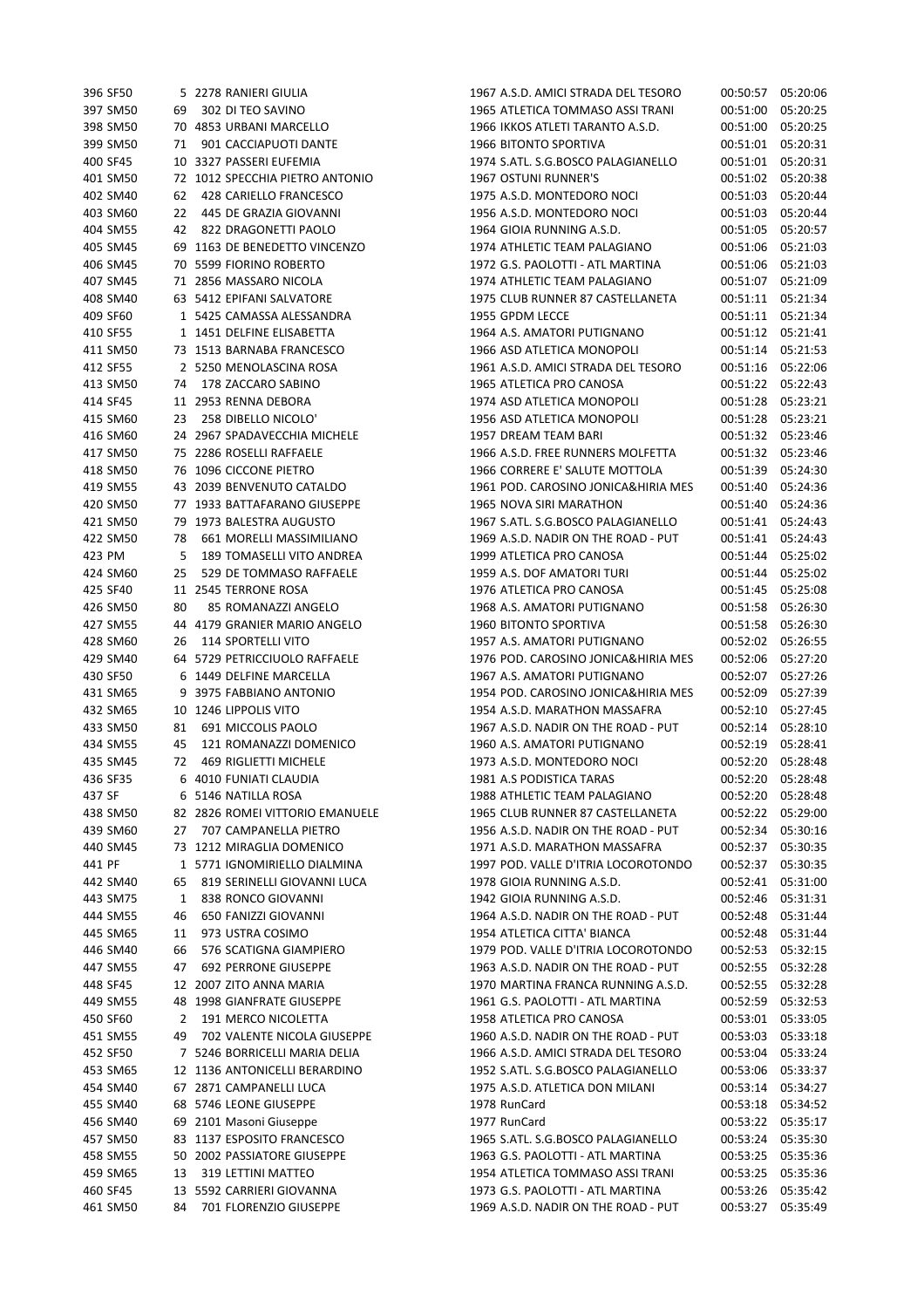| 462 SF55 |    | 4 2751 SASSO LUCIA                | 1962 ATLETICA TOMMASO ASSI TRANI    | 00:53:28 | 05:35:55 |
|----------|----|-----------------------------------|-------------------------------------|----------|----------|
| 463 SF55 |    | 3 3985 BALDASSARRE SILVIA         | 1964 ATLETICA TOMMASO ASSI TRANI    | 00:53:28 | 05:35:55 |
| 464 SM40 |    | 70 1168 BELMONTE ANGELO           | 1975 ATHLETIC TEAM PALAGIANO        | 00:53:32 | 05:36:20 |
| 465 SM40 |    | 71 6197 PULIGNANO GIOVANNI        | 1978 A.S.D. MARATHON MASSAFRA       | 00:53:33 | 05:36:26 |
| 466 SM50 |    | 85 4224 SIMEONE FRANCESCO         | 1966 TARANTO SPORTIVA               | 00:53:35 | 05:36:39 |
| 467 SM   |    | 35 1354 PAPPOLLA FABRIZIO         | 1992 IKKOS ATLETI TARANTO A.S.D.    | 00:53:43 | 05:37:29 |
| 468 SF45 | 14 | 403 MINUNNI GRAZIANA              | 1973 A.S.D. MONTEDORO NOCI          | 00:53:43 | 05:37:29 |
|          |    | 74 1248 LOCOROTONDO PIETRO        | 1973 A.S.D. MARATHON MASSAFRA       |          |          |
| 469 SM45 |    |                                   |                                     | 00:53:49 | 05:38:07 |
| 470 SF50 |    | 8 1348 TURE CARMELA               | 1969 G.S.P. III REGIONE AEREA BARI  | 00:53:54 | 05:38:38 |
| 471 SM45 |    | 75 3790 GRECO DOMENICO            | 1971 G.S.P. III REGIONE AEREA BARI  | 00:53:54 | 05:38:38 |
| 472 SF40 |    | 12 5617 DE BENEDETTO ROSA         | 1977 IKKOS ATLETI TARANTO A.S.D.    | 00:53:55 | 05:38:45 |
| 473 SM50 |    | 86 1281 CANCELLIERI ANTONINO      | <b>1969 TARANTO SPORTIVA</b>        | 00:53:57 | 05:38:57 |
| 474 SF45 |    | 15 6207 IURLO ANGELA              | 1970 POD. CAROSINO JONICA&HIRIA MES | 00:54:01 | 05:39:22 |
| 475 SM50 |    | 87 1991 ROPPO NICOLA              | 1968 ATHLETIC TEAM PALAGIANO        | 00:54:06 | 05:39:54 |
| 476 SF45 | 16 | 394 LOCOROTONDO ISABELLA          | 1972 A.S.D. MONTEDORO NOCI          | 00:54:06 | 05:39:54 |
| 477 SF50 |    | 9 5426 PERAGINE ROSA              | 1967 A.S.D. LA FENICE               | 00:54:08 | 05:40:06 |
| 478 SF55 | 5  | 299 SINISI GIUSEPPINA             | 1961 ATLETICA TOMMASO ASSI TRANI    | 00:54:15 | 05:40:50 |
| 479 SF55 |    | 6 1064 DANZA GRAZIA               | 1963 CLUB RUNNER 87 CASTELLANETA    | 00:54:23 | 05:41:41 |
| 480 SM65 | 14 | 131 GIGANTE DONATO                | 1952 A.S. AMATORI PUTIGNANO         | 00:54:28 | 05:42:12 |
| 481 SM55 |    | 51 3835 ALBANO GAETANO            | 1964 A.S.D. AMICI STRADA DEL TESORO | 00:54:29 | 05:42:18 |
| 482 SM60 |    | 28 5251 RUTIGLIANO FRANCESCO      | 1958 A.S.D. AMICI STRADA DEL TESORO | 00:54:40 | 05:43:27 |
|          |    | 76 5533 TRISOLINI ANGELO          |                                     |          |          |
| 483 SM45 |    |                                   | 1971 ASDNOCINCORSA                  | 00:54:53 | 05:44:49 |
| 484 SF65 |    | 1 1216 TADDEO PASQUA ROSA         | 1953 A.S.D. MARATHON MASSAFRA       | 00:55:05 | 05:46:04 |
| 485 SM45 |    | 77 1284 LAGIOIA CHRISTIAN         | <b>1974 TARANTO SPORTIVA</b>        | 00:55:10 | 05:46:36 |
| 486 SM70 | 6  | 259 AVERSA ANTONIO                | 1948 ASD ATLETICA MONOPOLI          | 00:55:11 | 05:46:42 |
| 487 SM55 |    | 52 1209 PALMISANO CARMELO         | 1963 A.S.D. MARATHON MASSAFRA       | 00:55:19 | 05:47:32 |
| 488 SM70 | 7  | 376 LIUZZI PAOLO                  | 1949 A.S.D. MONTEDORO NOCI          | 00:55:25 | 05:48:10 |
| 489 SF35 | 7  | 670 MARIO ALESSANDRA              | 1984 A.S.D. NADIR ON THE ROAD - PUT | 00:55:25 | 05:48:10 |
| 490 SM55 | 53 | <b>655 QUATTRONE CARMELO</b>      | 1963 A.S.D. NADIR ON THE ROAD - PUT | 00:55:25 | 05:48:10 |
| 491 SM50 | 88 | <b>227 GREGUCCI ANTONIO</b>       | 1966 G.S.P. III REGIONE AEREA BARI  | 00:55:26 | 05:48:16 |
| 492 SM50 |    | 89 1842 ROMA FRANCESCO            | 1968 A.S. ATLETICA LATIANO          | 00:55:27 | 05:48:23 |
| 493 SF45 | 17 | 837 D'AGOSTINO LUCIANA            | 1974 ASD ATLETICA MONOPOLI          | 00:55:27 | 05:48:23 |
| 494 SF60 | 3  | 471 ATTOLICO MADDALENA            | 1956 A.S.D. MONTEDORO NOCI          | 00:55:29 | 05:48:35 |
| 495 SF45 |    | 18 2855 CARMIGNANO ANNA           | 1971 ATHLETIC TEAM PALAGIANO        | 00:55:29 | 05:48:35 |
| 496 SM45 |    | 78 1103 GIANNINI GIUSEPPE         | 1972 CORRERE E' SALUTE MOTTOLA      | 00:55:31 | 05:48:48 |
| 497 SF40 |    | 13 2016 MARANGI MARIA SCALA       | 1975 A.S.D. MARATHON MASSAFRA       | 00:55:32 | 05:48:54 |
| 498 SM60 |    | 29 1118 PACCIANA BONAVENTURA      | 1955 NUOVA ATLETICA LATERZA         | 00:55:35 | 05:49:13 |
|          |    |                                   |                                     |          |          |
| 499 SF40 |    | 14 5801 GALLO MARIA ROSARIA       | 1975 A.S. TEAM FRANCAVILLA          | 00:55:49 | 05:50:41 |
| 500 SF40 |    | 15 6184 faggiano concetta         | 1975 RunCard                        | 00:55:49 | 05:50:41 |
| 501 SM70 |    | 8 1486 SCIANNAMEA GIUSEPPE        | 1947 ATLETICA PRO CANOSA            | 00:55:52 | 05:51:00 |
| 502 SM65 | 15 | 104 PICCIRILLI STEFANO            | 1951 A.S. AMATORI PUTIGNANO         | 00:55:53 | 05:51:06 |
| 503 SM55 |    | 54 3326 RICCI DOMENICO            | 1964 S.ATL. S.G.BOSCO PALAGIANELLO  | 00:55:59 | 05:51:44 |
| 504 SM45 |    | 79 1304 SPAGNULO PIERLUIGI        | 1971 POD. CAROSINO JONICA&HIRIA MES | 00:55:59 | 05:51:44 |
| 505 SM50 |    | 90 1947 FIORDALISI NICOLA CARMELO | 1968 CLUB RUNNER 87 CASTELLANETA    | 00:56:02 | 05:52:03 |
| 506 SF   |    | 7 5229 CALDERARO MARIA            | 1985 A.S.D. MARATHON MASSAFRA       | 00:56:04 | 05:52:15 |
| 507 SF50 |    | 10 2750 MAURO MARIA PAOLA         | 1967 ATLETICA TOMMASO ASSI TRANI    | 00:56:04 | 05:52:15 |
| 508 SF40 |    | 16 5722 GASPARRE ROSA             | 1977 S.ATL. S.G.BOSCO PALAGIANELLO  | 00:56:13 | 05:53:12 |
| 509 SM40 |    | 72 1255 CARAMIA MICHELE           | 1978 A.S.D. MARATHON MASSAFRA       | 00:56:13 | 05:53:12 |
| 510 SM70 | 9  | 645 MELE DOMENICO                 | 1945 RUNNING PEOPLE NOICATTARO      | 00:56:22 | 05:54:08 |
| 511 SM50 | 91 | 660 RENNA FRANCESCO               | 1968 A.S.D. NADIR ON THE ROAD - PUT | 00:56:26 | 05:54:33 |
| 512 SF50 |    | 11 2966 DE CANDIA TERESA          | 1968 DREAM TEAM BARI                | 00:56:29 | 05:54:52 |
| 513 SM40 |    | 73 3786 D'IPPOLITO ALESSANDRO     | 1977 IKKOS ATLETI TARANTO A.S.D.    | 00:56:30 | 05:54:58 |
| 514 SM45 |    | 80 2733 IANTORNI SALVATORE        | 1974 IKKOS ATLETI TARANTO A.S.D.    | 00:56:30 | 05:54:58 |
|          |    |                                   |                                     |          |          |
| 515 SF55 |    | 7 5418 FELE MARIA                 | 1963 S.ATL. S.G.BOSCO PALAGIANELLO  | 00:56:33 | 05:55:17 |
| 516 SM70 |    | 10 4813 TAMMA FRANCESCO           | 1948 A.S.D. AMICI STRADA DEL TESORO | 00:56:36 | 05:55:36 |
| 517 SM60 |    | 30 6031 DE TULLIO RICCIOTTI       | 1955 BIO AMBRA NEW AGE              | 00:56:42 | 05:56:14 |
| 518 SM40 |    | 74 5444 Villani Emanuele          | 1977 RunCard                        | 00:56:47 | 05:56:45 |
| 519 SM45 |    | 81 6103 VITALE MASSIMO VINCENZO   | 1972 BITONTO SPORTIVA               | 00:56:55 | 05:57:35 |
| 520 SM70 |    | 11 2124 NINIVAGGI GRAZIANTONIO    | 1946 HAPPY RUNNERS ALTAMURA         | 00:56:59 | 05:58:01 |
| 521 SM60 | 31 | 106 SANSOLINO VITO                | 1956 A.S. AMATORI PUTIGNANO         | 00:57:01 | 05:58:13 |
| 522 SM50 |    | 92 2869 TACCONE NICOLA            | 1969 A.S.D. MARATHON MASSAFRA       | 00:57:03 | 05:58:26 |
| 523 SM50 |    | 93 4364 PARISI PIERLUIGI          | 1967 RunCard                        | 00:57:05 | 05:58:38 |
| 524 SM65 |    | 16 1138 TODARO PASQUALE           | 1954 S.ATL. S.G.BOSCO PALAGIANELLO  | 00:57:30 | 06:01:15 |
| 525 SM50 | 94 | 94 TRIA FRANCESCO                 | 1966 A.S. AMATORI PUTIGNANO         | 00:57:44 | 06:02:43 |
| 526 SM40 | 75 | 344 LOIUDICE VITO                 | 1976 ATLETIC CLUB ALTAMURA          | 00:57:47 | 06:03:02 |
| 527 SF50 |    | 12 3099 BUFANO ANTONELLA          | 1966 G.S. PAOLOTTI - ATL MARTINA    | 00:57:55 | 06:03:52 |
|          |    |                                   |                                     |          |          |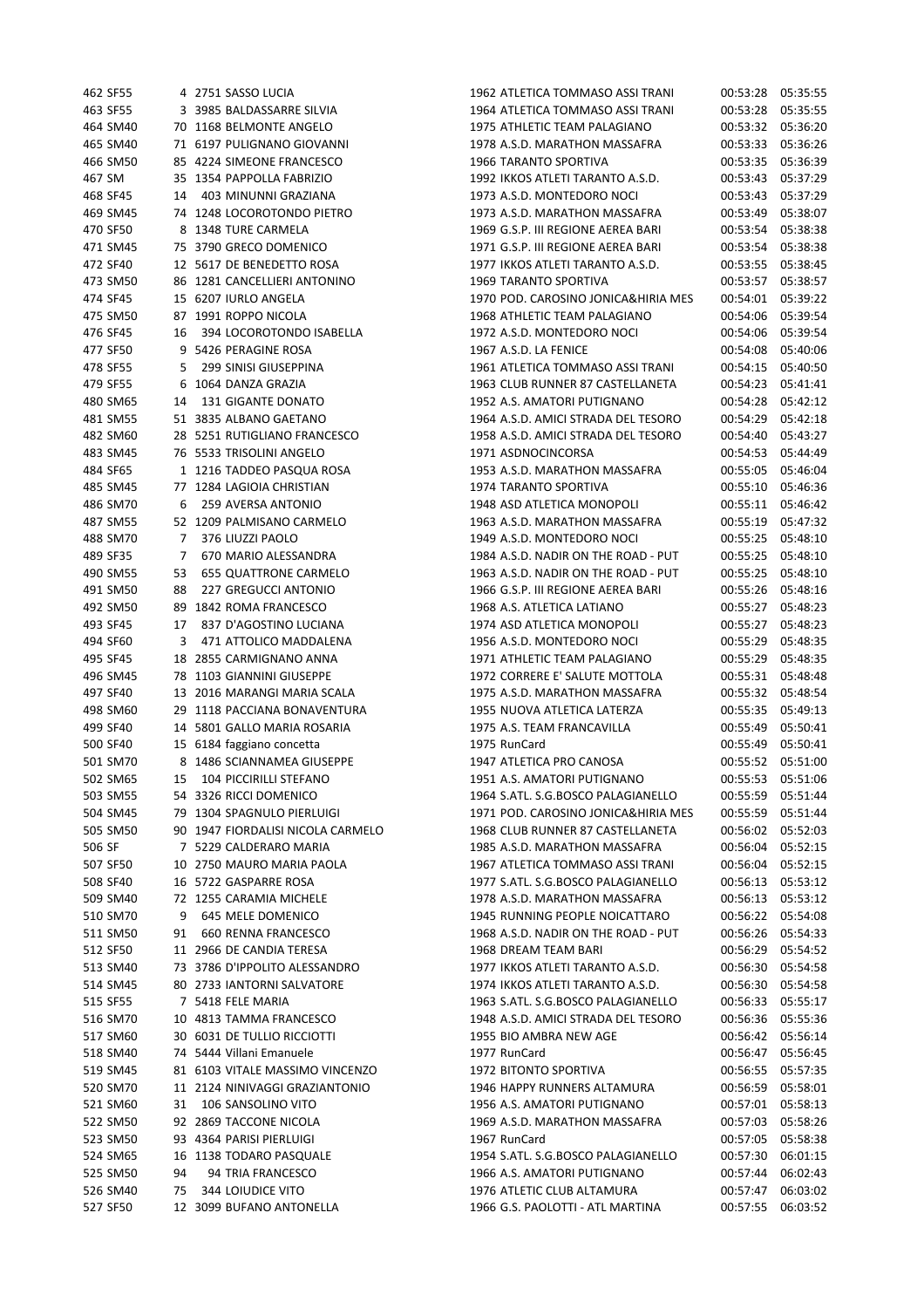| 528 SM50 |    | 95 1995 CARRIERI DONATO         | 1968 MARTINA FRANCA RUNNING A.S.D.  | 00:57:55 | 06:03:52 |
|----------|----|---------------------------------|-------------------------------------|----------|----------|
| 529 SF50 |    | 13 1818 ANTONACCI ANTONIETTA    | <b>1968 FRONTRUNNERS</b>            | 00:58:02 | 06:04:36 |
| 530 SM45 |    | 82 5324 CICCIMARRA TOMMASO      | 1971 HAPPY RUNNERS ALTAMURA         | 00:58:05 | 06:04:55 |
| 531 SF45 | 19 | 732 STORSILLO CATERINA          | 1970 HAPPY RUNNERS ALTAMURA         | 00:58:06 | 06:05:02 |
| 532 SF45 |    | 20 5415 TERRUSI ANNAMARIA       | 1973 CLUB RUNNER 87 CASTELLANETA    | 00:58:06 | 06:05:02 |
| 533 SF40 |    | 17 1904 CESARIO ANNA            | 1976 OSTUNI RUNNER'S                | 00:58:06 | 06:05:02 |
| 534 SM65 | 17 | 970 DELL'EDERA FELICE           | 1950 ATLETICA CITTA' BIANCA         | 00:58:07 | 06:05:08 |
| 535 SM65 |    | 18 1426 MINOIA FELICE           | 1954 A.S. ATLETICA CASTELLANA       | 00:58:09 | 06:05:20 |
| 536 SM40 |    | 76 4012 LOBIANCO GIOVANBATTISTA | 1975 CORRERE E' SALUTE MOTTOLA      | 00:58:20 | 06:06:30 |
| 537 SF50 |    | 14 1076 VIGILE BENEDETTA        | 1966 CLUB RUNNER 87 CASTELLANETA    | 00:58:22 | 06:06:42 |
| 538 SM65 |    | 19 5323 SIMONE GIUSEPPE         | 1951 HAPPY RUNNERS ALTAMURA         | 00:58:27 | 06:07:14 |
| 539 SM65 | 20 | 112 LATTARULO CARMINE           | 1950 A.S. AMATORI PUTIGNANO         | 00:58:31 | 06:07:39 |
| 540 SM70 |    | 12 3995 TALO' COSTANZO          | 1949 A.S.D. PODISTICA GROTTAGLIE    | 00:58:37 | 06:08:16 |
| 541 SM55 |    | 55 5622 carucci antonio         | 1962 RunCard                        | 00:58:40 | 06:08:35 |
| 542 SF50 |    | 15 3305 SCIANNIMANICA MARIA     | 1966 CLUB RUNNER 87 CASTELLANETA    | 00:58:48 | 06:09:25 |
| 543 SM55 |    | 56 5568 ARCADIO MAURO           | 1964 A.S.D. PODISTICA GROTTAGLIE    | 00:58:52 | 06:09:51 |
| 544 SF50 |    | 16 1450 DELFINE PATRIZIA        | 1968 A.S. AMATORI PUTIGNANO         | 00:58:54 | 06:10:03 |
| 545 SF45 |    | 21 5580 DE NOVELLIS PIERA       | 1971 CLUB RUNNER 87 CASTELLANETA    | 00:59:11 | 06:11:50 |
| 546 SF45 |    | 22 3316 LA TORRE PAMELA         | 1973 IKKOS ATLETI TARANTO A.S.D.    | 00:59:16 | 06:12:21 |
| 547 SM55 |    | 57 1350 PAPPOLLA MAURIZIO       | 1963 IKKOS ATLETI TARANTO A.S.D.    | 00:59:16 | 06:12:21 |
| 548 SM45 |    | 83 2912 PETRUZZI MASSIMO        | 1972 IKKOS ATLETI TARANTO A.S.D.    | 00:59:17 | 06:12:28 |
| 549 SM75 |    | 105 BIANCO GIOVANNI             | 1944 A.S. AMATORI PUTIGNANO         | 00:59:36 | 06:14:27 |
|          | 2  | 550 SCAGLIUSI FRANCESCO         | 1959 A.S.D. ATLETICA POLIGNANO      |          |          |
| 550 SM60 | 32 |                                 |                                     | 00:59:55 | 06:16:26 |
| 551 SM35 |    | 51 5808 MY DOMENICO             | 1981 POLISPORT CICLO CLUB FASANO    | 01:00:08 | 06:17:48 |
| 552 SF40 |    | 18 2923 FRONZA DANIELA          | 1979 A.S.D. RHBIKE TEAM             | 01:00:16 | 06:18:38 |
| 553 SM60 |    | 33 1176 PULIMENO VITO           | 1956 ATHLETIC TEAM PALAGIANO        | 01:00:19 | 06:18:57 |
| 554 SM60 |    | 34 1301 LILLO VITO              | 1955 POD. CAROSINO JONICA&HIRIA MES | 01:00:21 | 06:19:10 |
| 555 SF55 |    | 8 2920 TARANTINO ROSA           | 1964 A.S.D. RHBIKE TEAM             | 01:00:24 | 06:19:29 |
| 556 SM55 |    | 58 6074 PARADISO GIOVANNI       | 1962 CLUB RUNNER 87 CASTELLANETA    | 01:00:27 | 06:19:47 |
| 557 SF   |    | 8 3095 D'ANVERSA MARILISA       | 1987 NUOVA ATLETICA LATERZA         | 01:00:29 | 06:20:00 |
| 558 SF65 |    | 2 1482 DI SIBIO ANGELA          | 1954 ATLETICA PRO CANOSA            | 01:00:49 | 06:22:06 |
| 559 SF50 |    | 17 3974 SIBILLA COSIMA          | 1966 POD. CAROSINO JONICA&HIRIA MES | 01:00:52 | 06:22:25 |
| 560 SM45 |    | 84 2841 DE NISCO SALVATORE      | 1971 S.ATL. S.G.BOSCO PALAGIANELLO  | 01:01:19 | 06:25:14 |
| 561 SM70 |    | 13 1143 TODARO VITO CATALDO     | 1945 S.ATL. S.G.BOSCO PALAGIANELLO  | 01:01:55 | 06:29:00 |
| 562 SF45 |    | 23 6099 CARBONE SABINA          | 1970 ATLETICA PRO CANOSA            | 01:02:31 | 06:32:46 |
| 563 SM60 |    | 35 1174 IACOBINO RAFFAELE       | 1956 ATHLETIC TEAM PALAGIANO        | 01:02:32 | 06:32:53 |
| 564 SF50 |    | 18 5247 CURCI MADDALENA         | 1967 A.S.D. AMICI STRADA DEL TESORO | 01:02:44 | 06:34:08 |
| 565 SM70 |    | 14 5015 GELAO RAFFAELE          | 1947 A.S.D. AMICI STRADA DEL TESORO | 01:02:44 | 06:34:08 |
| 566 SM35 |    | 52 1583 DESIO TONI              | 1980 A.S. DOF AMATORI TURI          | 01:03:06 | 06:36:26 |
| 567 SM45 |    | 85 2524 PIZZOLEO FRANCESCO      | 1974 TARANTO SPORTIVA               | 01:03:09 | 06:36:45 |
| 568 SM60 |    | 36 233 BENEDETTO GIOVANNI       | 1959 G.S.P. III REGIONE AEREA BARI  | 01:03:10 | 06:36:52 |
| 569 SF   |    | 9 1830 NOTARNICOLA ANNAROSA     | 1988 ASDNOCINCORSA                  | 01:03:10 | 06:36:52 |
| 570 SF40 |    | 19 2828 SPADA ANNA LUCIA        | 1976 CLUB RUNNER 87 CASTELLANETA    | 01:03:17 | 06:37:35 |
| 571 SF70 | 1  | 343 LOVIGLIO PASQUA             | 1949 ATLETIC CLUB ALTAMURA          | 01:03:23 | 06:38:13 |
| 572 SM70 | 15 | 349 RAGONE GIOVANNI             | 1946 ATLETIC CLUB ALTAMURA          | 01:03:23 | 06:38:13 |
| 573 SM45 | 86 | 695 VINCI MICHELE               | 1973 A.S.D. NADIR ON THE ROAD - PUT | 01:03:58 | 06:41:53 |
| 574 SF35 |    | 8 1980 MARTUCCI VITTORIA ORIANA | 1980 S.ATL. S.G.BOSCO PALAGIANELLO  | 01:04:11 | 06:43:15 |
| 575 SF40 |    | 20 5637 GALA MILENA             | 1977 A.S. AMATORI PUTIGNANO         | 01:04:23 | 06:44:30 |
| 576 SM75 | 3  | 706 NETTI GIUSEPPE              | 1941 A.S.D. NADIR ON THE ROAD - PUT | 01:04:27 | 06:44:55 |
| 577 SM   |    | 36 6167 BLASI VALERIO COSIMO    | 1987 A.S.D. PODISTICA GROTTAGLIE    | 01:04:31 | 06:45:20 |
| 578 SF40 |    | 21 2840 COLANINNO MARIA         | 1979 S.ATL. S.G.BOSCO PALAGIANELLO  | 01:05:03 | 06:48:41 |
| 579 SF65 | 3  | 298 CROCI ORNELLA               | 1951 ATLETICA TOMMASO ASSI TRANI    | 01:05:08 | 06:49:13 |
| 580 SM60 |    | 37 1128 CARRIERI PIETRO         | 1956 S.ATL. S.G.BOSCO PALAGIANELLO  | 01:05:21 | 06:50:35 |
| 581 SM75 | 4  | 552 BUZZOTTA GIOVANNI           | 1940 A.S.D. ATLETICA POLIGNANO      | 01:05:26 | 06:51:06 |
| 582 SM55 |    | 59 6079 D'APRILE ANGELO         | 1962 ATHLETIC TEAM PALAGIANO        | 01:05:28 | 06:51:19 |
| 583 SM70 | 16 | 804 CAPURSO FRANCESCO           | 1945 GIOIA RUNNING A.S.D.           | 01:06:11 | 06:55:49 |
| 584 SM45 |    | 87 2105 Torelli Francesco       | 1973 RunCard                        | 01:06:18 | 06:56:33 |
| 585 SM65 | 21 | 366 DENORA TOMMASO              | 1954 ATLETIC CLUB ALTAMURA          | 01:06:48 | 06:59:41 |
| 586 SM50 | 96 | 360 POPOLIZIO SANTE             | 1968 ATLETIC CLUB ALTAMURA          | 01:06:59 | 07:00:50 |
|          |    |                                 |                                     |          | 07:02:43 |
| 587 SF45 |    | 24 2732 FONSECA MARIA MICHELA   | 1974 ATHLETIC TEAM PALAGIANO        | 01:07:17 |          |
| 588 SM70 |    | 17 2799 TRANI ANTONIO           | 1945 A.S.D. PODISTICA GROTTAGLIE    | 01:08:06 | 07:07:51 |
| 589 SM50 |    | 97 2808 SPADA VITO              | 1969 A.S PODISTICA TARAS            | 01:08:27 | 07:10:03 |
| 590 SF45 | 25 | 777 DE PALO ANITA               | 1971 A.S. AMATORI PUTIGNANO         | 01:08:31 | 07:10:28 |
| 591 SM80 |    | 1 3336 ZIZZI ANGELO             | 1938 G.S. PAOLOTTI - ATL MARTINA    | 01:08:35 | 07:10:53 |
| 592 SM85 | 1  | 987 DE CARLO DOMENICO           | 1934 POLISPORT CICLO CLUB FASANO    | 01:09:02 | 07:13:43 |
| 593 SM70 | 18 | 783 DE LUCA LUIGI               | 1945 DREAM TEAM BARI                | 01:10:18 | 07:21:41 |